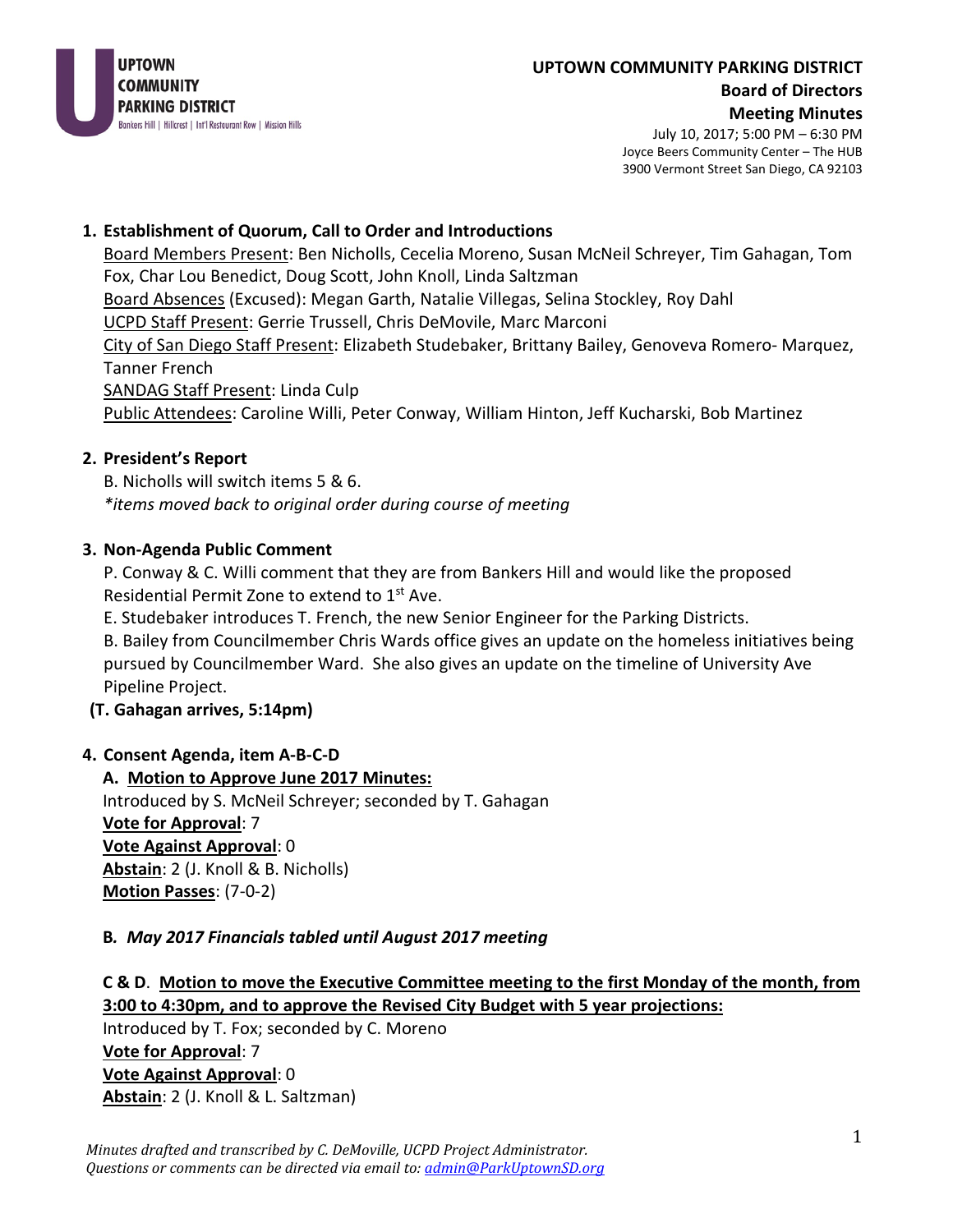

July 10, 2017; 5:00 PM – 6:30 PM Joyce Beers Community Center – The HUB 3900 Vermont Street San Diego, CA 92103

### **Motion Passes**: (7-0-2)

### **5. SANDAG Bike Lanes- Position Statement** *(action item)*

There is concern among many board members that the bike lanes as currently planned by SANDAG will remove 23 parking spaces in central Hillcrest. As a matter of policy, many board members cannot support a project that results in a net loss of available parking. The UCPD is focused on improvements and activities that increase the availability, supply and effective use of parking for residents, businesses, visitors and employees within Uptown.

The UCPD encourages alternate modes of transportation to enhance accessibility into and throughout the neighborhoods of Uptown, while focusing on increasing parking supply.

The UCPD does not extend funding or support for those projects that result in a net loss of parking within walking distance of sections impacted with parking loss.

The UCPD appeals to SANDAG to communicate and work collaboratively with community stakeholders to provide details and form plans that accomplish project goals without detriment to residents, businesses, visitors and employees.

D. Scott states bike lanes featuring dangerous connectors may present a liability issue to the City of San Diego. He would like the tone of the position statement to remain collaborative, and he states that the UCPD is also charged with improving public transport, alternate modes of transportation, and pedestrian access.

C. L. Benedict suggests adding the word "those" to line 3 of the position statement separating specific UCPD bike lane projects that will not result in a net parking loss.

Members of the public and SANDAG state this project has been in development for 5 years and relies on funding from the Transnet sales tax, as well as State and Federal grants.

# **Motion to Approve Position Statement clarifying that UCPD cannot issue funding or support for projects that result in a net loss of parking**

Introduced by C. Moreno; seconded by J. Knoll **Vote for Approval**: 8 **Vote Against Approval**: 1 (D. Scott) **Abstain**: 0 **Motion Passes**: (8-1-0)

# **6. Appointment of Bankers Hill Project Administrator** *(action item)* **Motion to Approve Chris DeMoville as Bankers Hill Project Coordinator.**

Introduced by D. Scott; seconded by T. Fox **Vote for Approval**: UNANIMOUS **Vote Against Approval**: 0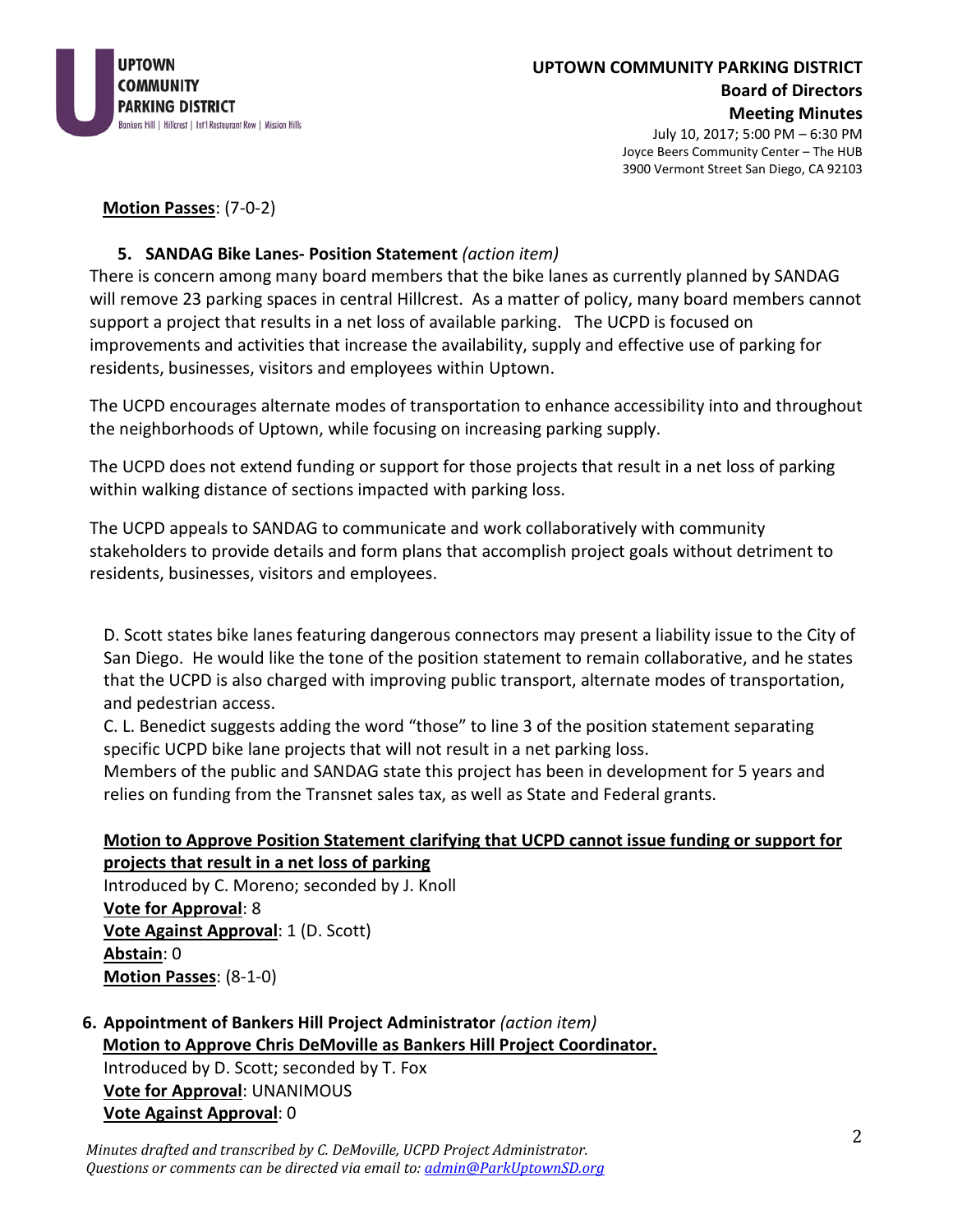

July 10, 2017; 5:00 PM – 6:30 PM Joyce Beers Community Center – The HUB 3900 Vermont Street San Diego, CA 92103

**Abstain**: 0 **Motion Passes**: (9-0-0)

### **7. MTS Bus Route 83** *(information item)*

UCPD Staff will be attending the MTS hearing on July 20<sup>th</sup> to provide support for keeping this bus route

### **8. Mission Hills Project Updates** *(information item)*

S. M. Schreyer reports the planned meters were installed on W. Washington, between Brant & Dove, on Saturday, July 1, 2017. She thanks G. R. Marquez for her work on this project.

### **9. Hillcrest Project Updates**

3rd Location of the Blue Water Contract is tabled pending review by the Hillcrest Parking Committee.

UCPD Staff reviews plans for outreach at the 2017 Pride Parade.

# **Motion to Approve adopting the proposed timeline for Phase 1 of the Wayfinding signage project: Kiosk and signage on existing poles. cut reviews and to synchronize all neighborhoods to this**

**document format:** Introduced by C. Moreno; seconded by T. Gahagan **Vote for Approval**: Unanimous **Vote Against Approval**: 0 **Abstain**: 0 **Motion Passes**: (9-0-0)

### **10. Bankers Hill Project Updates**

C. DeMoville updates the board on the current status and timelines developed for the Bankers Hill Meter consistency project, as well as the preliminary count of the Residential Parking Permit survey.

### **11. Neighborhood Committee Updates**

G. Trussell comments the requested angled parking in IRR along Chalmers is ready to initiate, and she will be working with T. French to begin that process.

### *ADJOURN- Next Meeting scheduled for August 14th, 2017 at the same time & location.*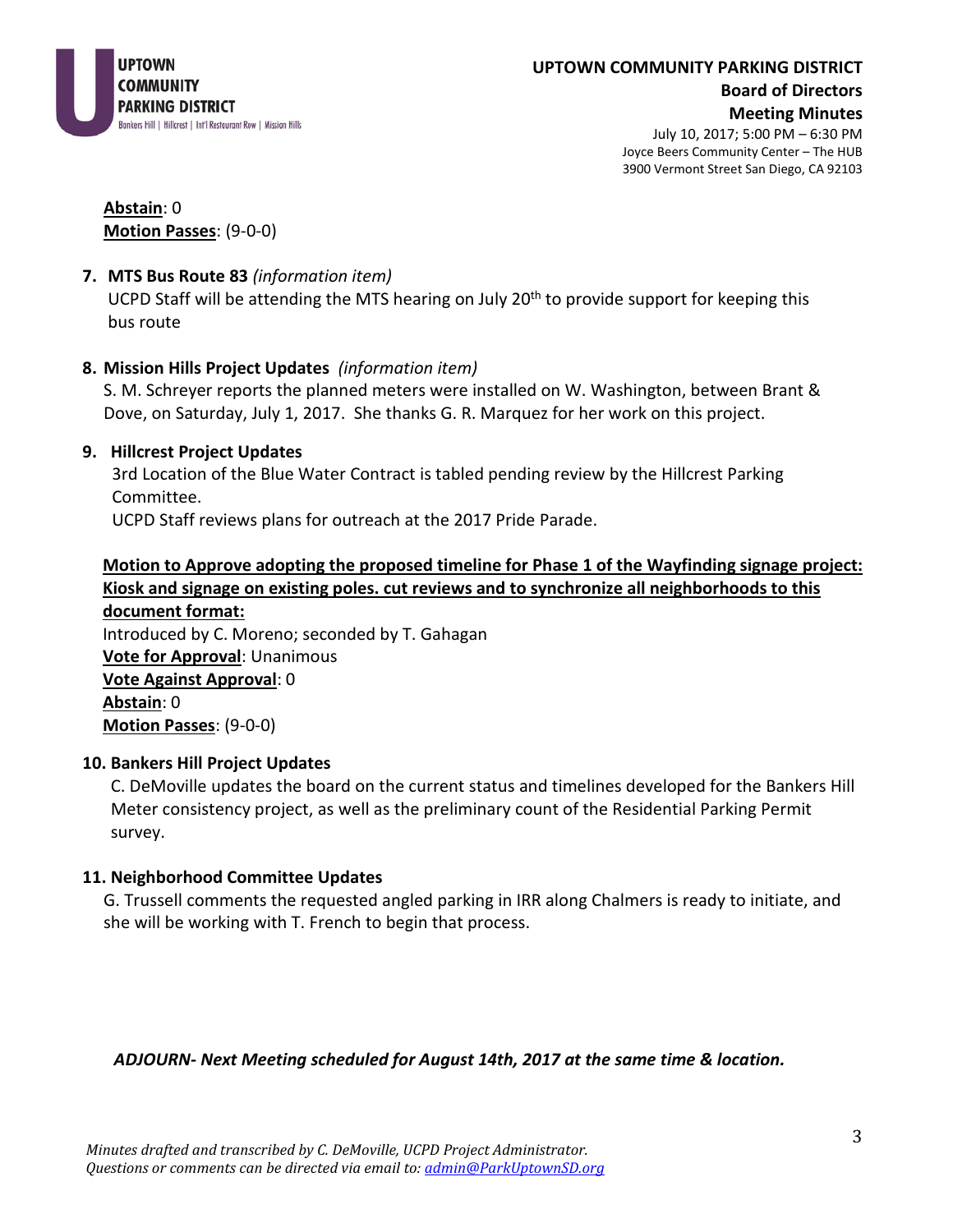

### **UPTOWN COMMUNITY PARKING DISTRICT Board of Directors Meeting Minutes**

July 10, 2017; 5:00 PM – 6:30 PM Joyce Beers Community Center – The HUB 3900 Vermont Street San Diego, CA 92103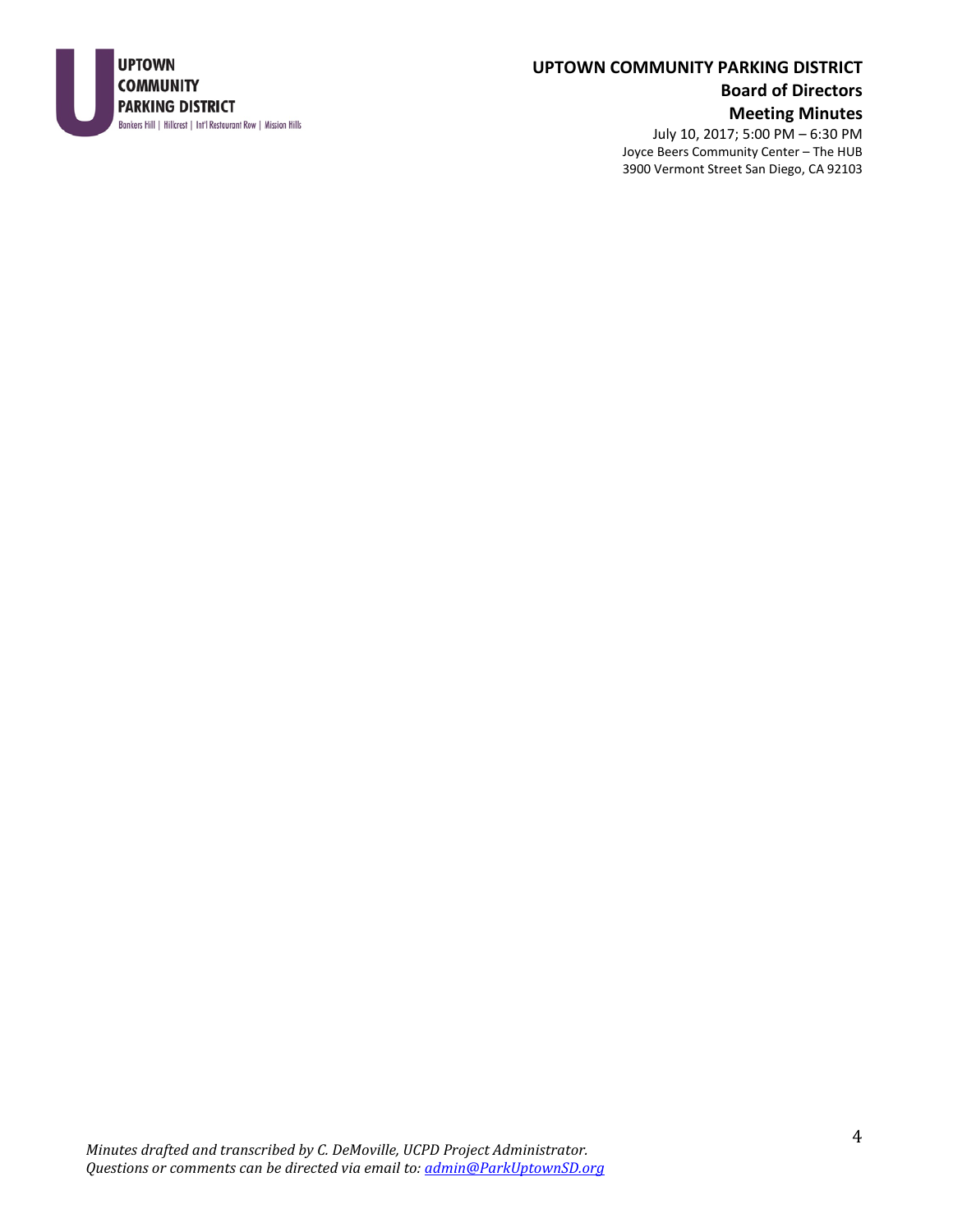

August 14, 2017; 5:00 – 6:30 PM Joyce Beers Community Center – The HUB 3900 Vermont Street San Diego, CA 92103

## **1. Establishment of Quorum, Call to Order and Introductions (ORDER CALLED: 5:09pm)**

Board Members Present: Roy Dahl, Cecelia Moreno, Tim Gahagan, Natalie Villegas, Char Lou Benedict, John Knoll, Linda Saltzman Board Absences (Excused): Ben Nicholls, Susan McNeil Schreyer, Selina Stockley, Megan Garth, Doug Scott, Tom Fox UCPD Staff Present: Gerrie Trussell, Chris DeMovile, Marc Marconi City of San Diego Staff Present: Brittany Bailey, Tanner French

# **2. President's Report**

Vice President R. Dahl gives the Presidents report: UCPD is setting up programs to be ready for the next city advance. G. Trussell has reviewed the monthly finances and verified there is enough operational capitol to last until that advance arrives in September/October.

# **3. Non-Agenda Public Comment**

B. Bailey of Councilmember Chris Wards office reviews her offices upcoming goals and objectives. She shares the month of August is legislative recess, and two controversial issues (Marijuana & Shortterm vacation rentals) will be before Council in September. She also shares Councilmember Ward's office has organized a clean-up of Maple Canyon on August 26<sup>th</sup>, 2017.

# **4. Consent Agenda, item A-B-C-**

**Motion to Approve (A)July 2017 Minutes, (B)May 2017 Financials, and (C)June 2017 Financials** Introduced by C.L. Benedict; seconded by R. Dahl **Vote for Approval**: 6 **Vote Against Approval**: 0 **Abstain**: 1 (R. Dahl) **Motion Passes**: (6-0-1)

### **5. SANDAG Bike Lanes**

Many UCPD board members have expressed concern about SANDAG's reluctance to share plans regarding the Hillcrest portion of the  $4<sup>th</sup>$  &  $5<sup>th</sup>$  Ave Uptown bikeway.

There is also concern with recent news reports regarding SANDAG overestimating project revenue and internal turmoil at SANDAG.

UCPD board members would like SANDAG to present the plans for the 4<sup>th</sup> & 5<sup>th</sup> Ave bikeways at a UCPD Board of Directors meeting.

C.L. Benedict notes SANDAG has presented to the Bankers Hill Neighborhood Parking Committee and shared specific plans for the pedestrian safety enhancements that have been approved for the Bankers Hill portion of the  $4<sup>th</sup>$  & 5<sup>th</sup> Ave bikeway.

Several UCPD Board Members would like to see these presentations at the full board level, instead of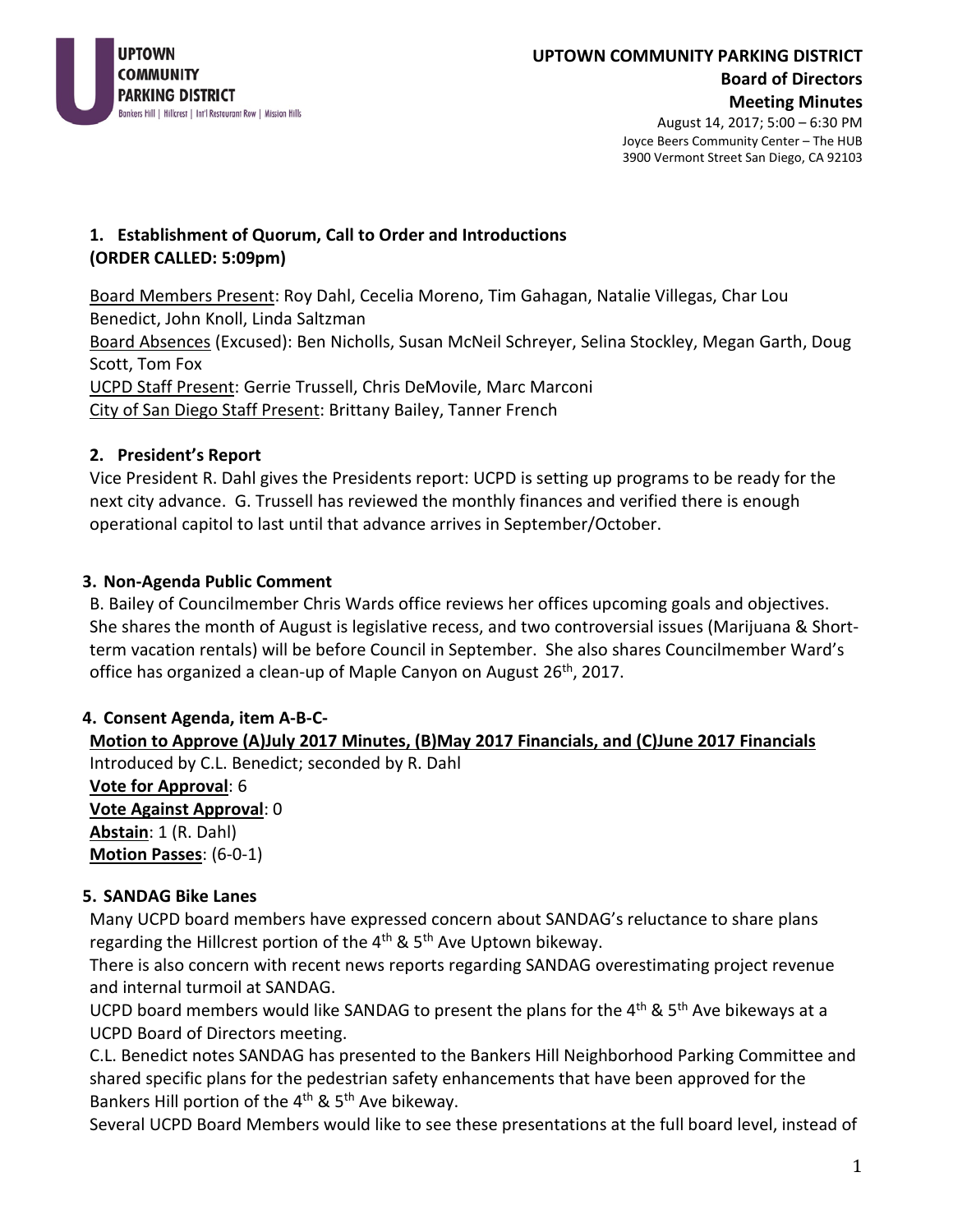

August 14, 2017; 5:00 – 6:30 PM Joyce Beers Community Center – The HUB 3900 Vermont Street San Diego, CA 92103

just at the neighborhood committee level.

*R. Dahl directs UCPD staff to try to set up a meeting to get more information, as well as to schedule a presentation at a future UCPD Board of Directors meeting.*

### **6. Mission Hills Project Updates**

G. Trussell reads a statement from S. McNeil Schreyer: "The Mission Hills Parking Advisory Committee voted unanimously in favor of foregoing any wayfinding signs in Mission Hills, and will seek other opportunities to help drivers find public parking."

### **7. Hillcrest Project Updates**

**To Allocate up to \$10,000.00 to promote the Park Free at the DMV & Hillcrest Public Valet, with the money to be spent after the City pays the operating advance for FY2018**

Introduced by L. Saltzman; seconded by N. Villegas **Vote for Approval**: UNANIMOUS **Vote Against Approval**: 0 **Abstain**: 0 **Motion Passes**: (7-0-0)

T. Gahagan comments: Not getting the funding for the promotion campaign, during the projects three-month evaluation period and putting this off due to funding issues, is problematic. The HPC voted to revisit projects to assess whether the valet program and Lunch Loop are providing a significant return on investment, and assessment can only occur after this program has been fully marketed. M. Marconi responds he has been advertising and conducting outreach on foot to businesses in the area.

M. Marconi updates the board on the top 10 Hillcrest project priorities he has identified and reviewed with City Engineers. UCPD & City staff conducted site visits.

T. French reports City Staff is currently reviewing the already approved projects.

There are questions from the board as to whether the University Gap Bikeway Project is under the purview of the City's Economic Development Department.

T. French responds he is aware of the project and it is under the direction of B. Genovese of Transportation & Storm Water.

B. Bailey confirms that B. Genovese is developing the Gap Project under the mayor's direction, and he will be working with T. French to initiate the angled parking changes on Essex. This area is scheduled for re-pavement in January as well, and they put the re-pavement off to allow for additional foot and vehicle traffic during the holidays.

The intent is to angle the parking on those blocks simultaneously with the scheduled re-pavement. G. Trussell promises UCPD staff will add a priority star to Gap and will follow up.

G. Trussell also notes she has delayed the Hillcrest wayfinding signs, due to funding and the HPC has reviewed, revised and developed the content for wayfinding signs and locations.

M. Marconi presents the approved Lunch Loop trifold C. Moreno notes there are mistakes on the trifold, including a letter "t" on her business's phone number and Pieology is no longer in business.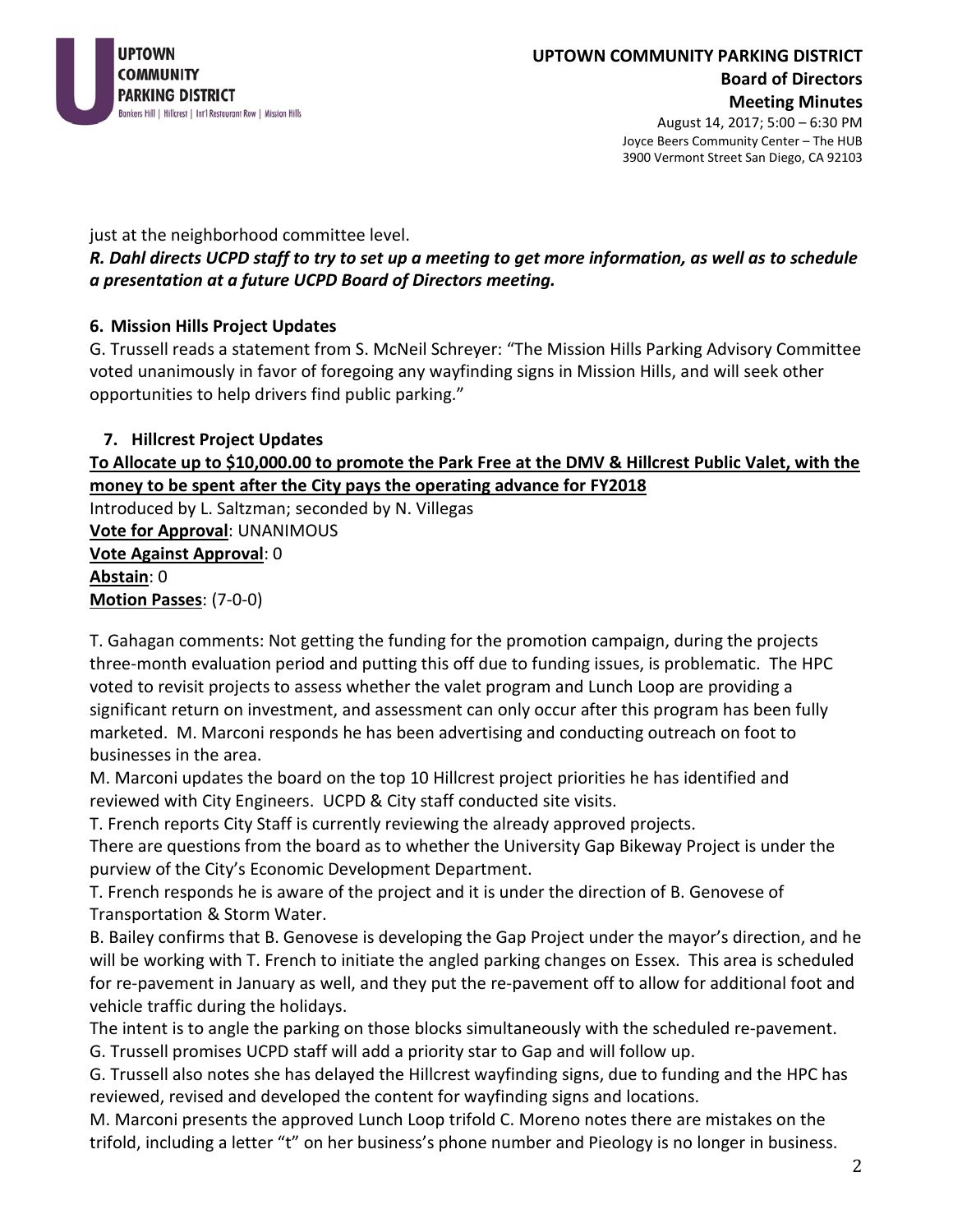

August 14, 2017; 5:00 – 6:30 PM Joyce Beers Community Center – The HUB 3900 Vermont Street San Diego, CA 92103

M. Marconi & G. Trussell confirm these were all cross referenced and verified by the listed business before going to print.

### **8. Bankers Hill Project Updates**

C. DeMoville notes the Bankers Hill Neighborhood Parking Committee was in recess during the month of August. He has been reviewing the Surveys from the RPP, and wants to review with the BHNPC in September before presenting to the UCPD Board. He provides a memo featuring the Compliance & Financial Review for the RPP Survey. This information is available in PDF form via email –

### [chris@parkuptownsd.org](mailto:chris@parkuptownsd.org)

G. Trussell notes she is considering this review as a pilot protocol for use in other survey work.

C. DeMoville also provides updates on the Bankers Hill Meter Consistency Project, and the potential angled parking UCPD & City Staff reviewed

Several Board Members ask questions about the maps provided in the board packet. There is concern the Chen Ryan maps using specific colors are hard to distinguish.

G. Trussell notes the consultant was asked to revise the colors but the new colors are still not easily distinguishable. The copies provided appear to be off color, and toner may be running low in the building's copy machine.

C. DeMoville promises to follow up with the consultants who provided this map, and request one that features better color distinction of the noted parking gains.

### **9. IRR Project Updates**

**Motion to Approve \$30,000.00 for Winder Street curb and crosswalk repair. The \$600K project is also being funded by TransNet and Department of Transportation dollars.**

Introduced by C. L. Benedict; seconded by C. Moreno **Vote for Approval**: Unanimous **Vote Against Approval**: 0 **Abstain**: 0 **Motion Passes**: (7-0-0)

The Chalmers Street Parking reconfiguration is scheduled. Converting parallel to head in and should increase by 10+ spots. This was previously surveyed but there may be the ability to include the block west of Columbia, T. French is doing an assessment.

Other Phase One, priority improvements were approved by the IRR PAC including directional wayfinding signage, curb repairs and a stop sign at Chalmers to serve as a traffic calming measure. Funding to be spent after the City pays the operating advance for FY2018.

### **Motion to Adjourn:**

Introduced by C. L. Benedict; seconded by T. Gahagan **Vote for Approval:** Unanimous (7-0-0)

*ADJOURN- Next Meeting scheduled for September 11th, 2017 at the same time & location*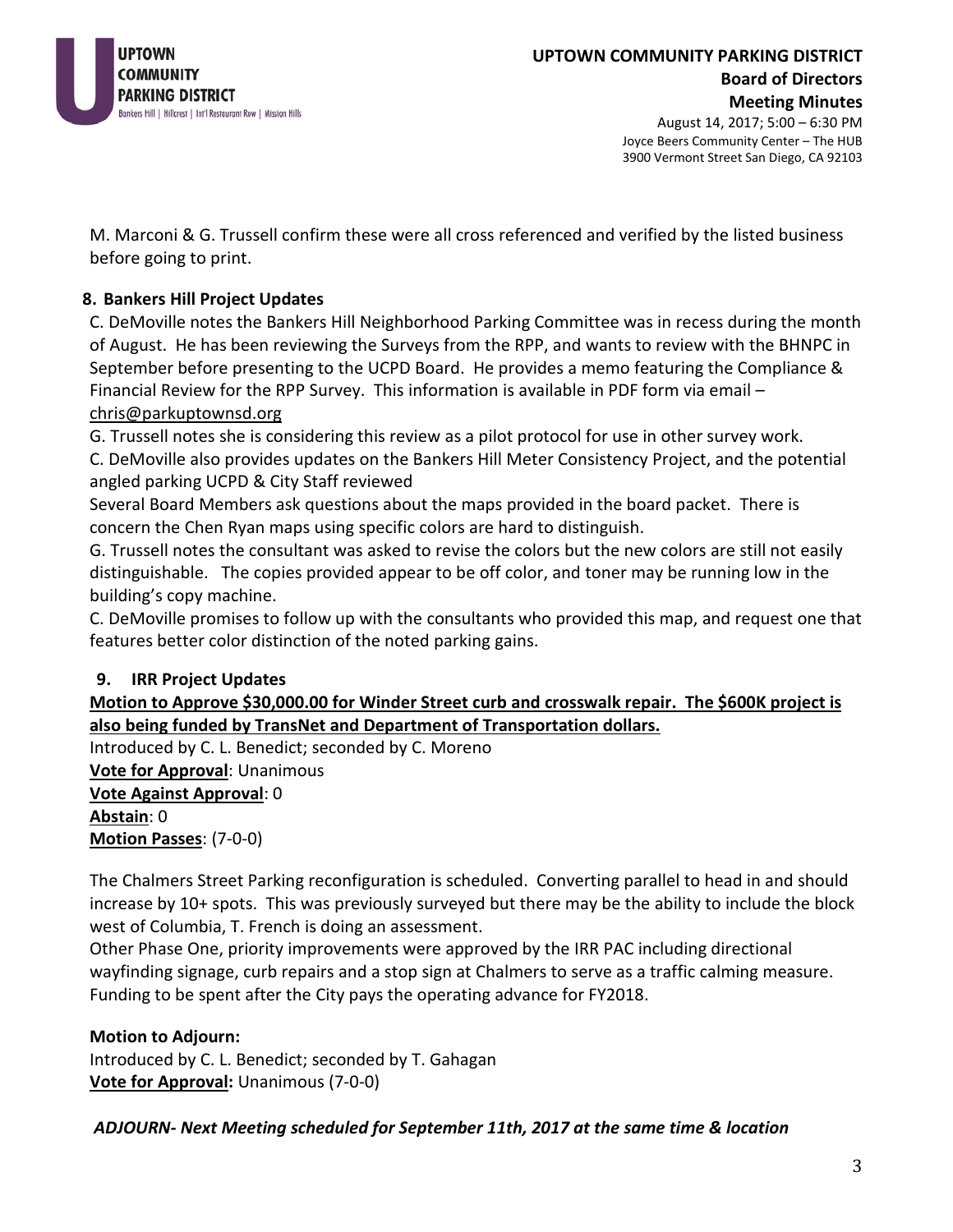

# **UPTOWN COMMUNITY PARKING DISTRICT Board of Directors Meeting Minutes**

Monday, September 11th, 2017; 5:00 – 6:30 PM Joyce Beers Community Center – The HUB 3900 Vermont Street San Diego, CA 92103

# **1. Establishment of Quorum, Call to Order, and Introductions**

#### **(ORDER CALLED: 5:06pm by Vice President, Roy Dahl.)**

Board Members Present: Ben Nicholls, Roy Dahl, Cecelia Moreno, Susan McNeil Schreyer, Tim Gahagan, Linda Saltzman, Natalie Villegas, Doug Scott, John Knoll, Tom Fox, Board Absences (Excused): Selina Stockley, Megan Garth, Char Lou Benedict UCPD Staff Present: Gerrie Trussell, Chris DeMovile, Marc Marconi City of San Diego Staff Present: Brittany Bailey, Tanner French, Elizabeth Studebaker, Genoveva Romero-Marquez SANDAG Staff Present: Linda Culp, Chris Kluth, Brandy Switzer

Public Present: Jeff Kawarski, Laura Bader

### **2. Presidents Report**

### **(Delayed until 5:47pm)**

B. Nicholls reports UCPD is currently operating on limited funds, and is unable to implement any new action items due to the slow and convoluted City funding/reimbursement process. E. Studebaker responds both UCPD and the City of San Diego have had staffing changes this year, which caused delays to City Council on both sides. She apologizes, and offers the process will be streamlined next year. She also states the Operating Advance amount can be renegotiated.

### **3. Non-Agenda Public Comment**

B. Bailey from Councilmember Chris Wards office notes the current issues up for review before council; homeless outreach, marijuana sale process and short-term rentals. E. Studebaker comments the Fiscal Year 18 budget will be discussed by City Council tomorrow,

September 12<sup>th</sup>, 2017. UCPD Executive Director Gerrie Trussell will represent UCPD.

### **4. Consent Agenda, item A-B**

(MOTION: to approve (A) August 2017 Minutes & (B) July 2017 Financials; J. Knoll /T. Fox VOTE FOR APPROVAL: 8 VOTE AGAINST APPROVAL: 0 ABSTAIN: 1 (D. Scott) **Motion Passes: (8-0-1)**

### **5. SANDAG Bike Lane Overview**

L. Culp of SANDAG reviews the GO Bike slide presentation including visual representations of the Bankers Hill portion of the previously approved pedestrian safety enhancements. She notes this project results in losing 23 parking spaces from Hillcrest, while adding 41 parking spaces to Bankers Hill, for an Uptown Community Parking District net gain of 18 parking spaces.

### **(B. Nicholls arrives: 5:22pm)**

B. Nicholls asks if the project as proposed would still result in a loss of parking in Hillcrest. He also notes that San Diego County Supervisor R. Roberts in his role as a SANDAG board member directed SANDAG to work with the business community to mitigate parking loss, and asks what specifically they have done to meet that directive.

L. Culp responds the current estimate regarding parking losses in Hillcrest is up to date, and SANDAG is working with the City staff to refine the bikeways design.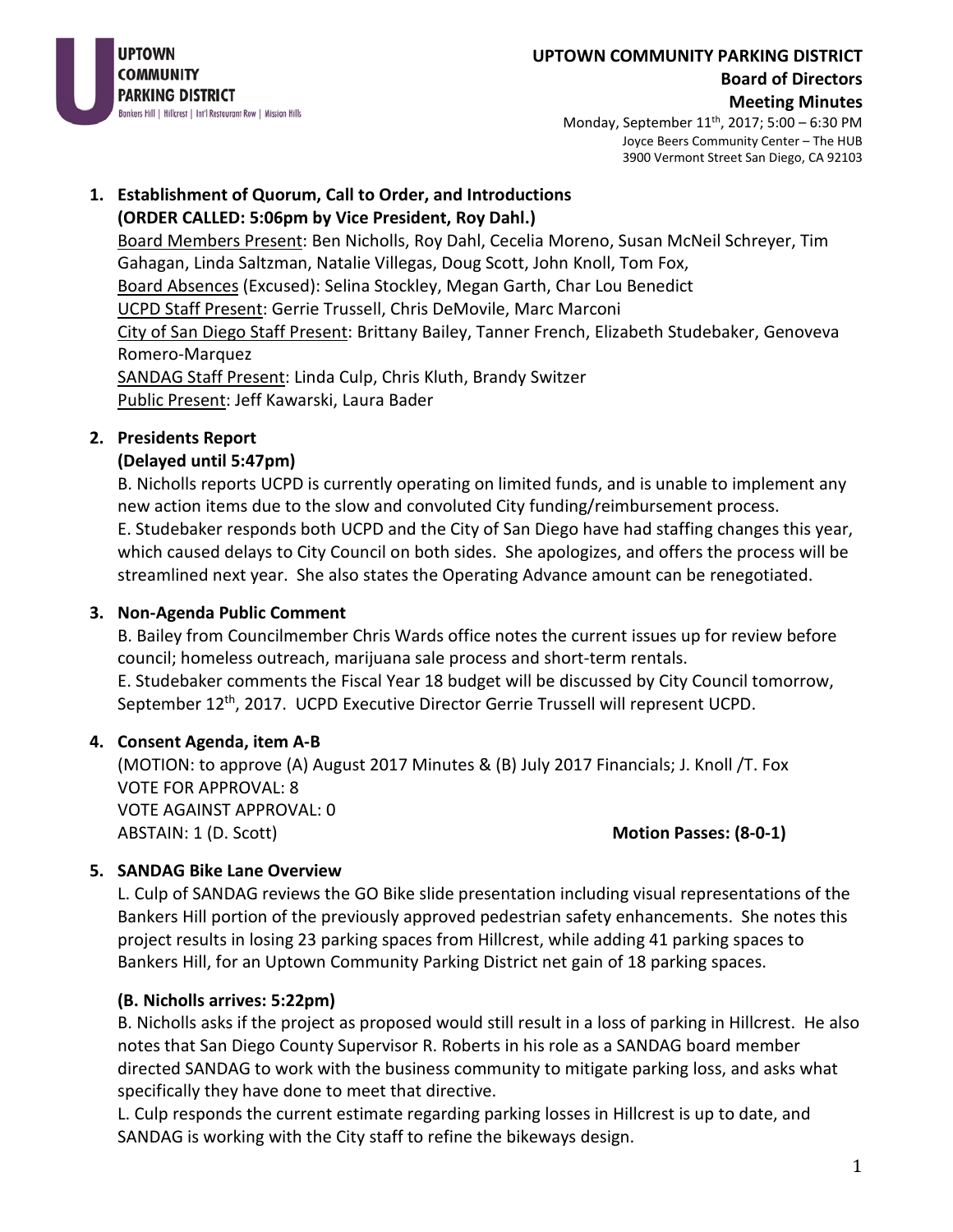

Monday, September 11th, 2017; 5:00 – 6:30 PM Joyce Beers Community Center – The HUB 3900 Vermont Street San Diego, CA 92103

B. Nicholls asks if specific design documents are available for the public to see via a public records request.

L. Culp answers she is not sure and offers to follow up. She states one of SANDAG's goals is to mitigate parking loss. She also notes the plans are premature and in draft form.

B. Nicholls and C. Moreno state Hillcrest UCPD board members are concerned with the lack of specific details for the Hillcrest portion of the Bikeways project.

D. Scott states SANDAG has been very detailed with specifics regarding the Bankers Hill portion of the Bikeways.

C. Moreno asks L. Culp if SANDAG considers ADA compliance with the current design**.**

L. Culp verifies SANDAG has ADA specialists working along with the design team.

### **6. City Attorney Parking Use of Funds Memo**

G. Trussell reviews the memo, stating the City Attorney's position hasn't changed, and the latest memo reinforces past City Attorney decisions with regards to use of funds which allows for "extraordinary maintenance" projects. Elisabeth Studebaker confirms the memo is based on existing decisions and concurs.

### **7. UCPD Elections**

G. Trussell reviews the upcoming election protocol with the board for each community. Hillcrest & Bankers Hill= one Business seat and one Residential seat, IRR= one Business seat. The HBA, HTC, BHCG and the MH BID will collaborate to hold the upcoming UCPD elections.

### **8. Mission Hills Project Updates**

S. McNeil Schreyer invites members of the Board, staff, and audience to attend the Reynard Way Community Kick-Off on Saturday, September 23rd, from 10:00am to 11:30am at the Frame Maker, 3102 Reynard Way.

### **9. Hillcrest Project Updates**

M. Marconi gives an overview of current Hillcrests projects and Lunch Loop ridership.

### **10. Bankers Hill Residential Parking Permit Survey Results**

(MOTION: to approve Residential Parking Permit in Bankers Hill, based upon the parameters established in the Chen Ryan report, and to include a 4-hour time enforced parking limit for nonpermit holders; D. Scott/T. Fox) G. Trussell explains the City criteria must be met and all RPP survey results will go to the City for review and final determination. VOTE FOR APPROVAL:7 VOTE AGAINST APPROVAL: 3 (R. Dahl, B. Nicholls, C. Moreno) ABSTAIN: 0 **Motion Passes (7-3-0)** 

### **11. International Restaurant Row**

G. Trussell shares update: Chalmers Street work is approved and work orders have been turned into the City for head in parking configurations.

# *ADJOURN- (6:31pm) Next meeting on Monday, October 9th at the same time and location.*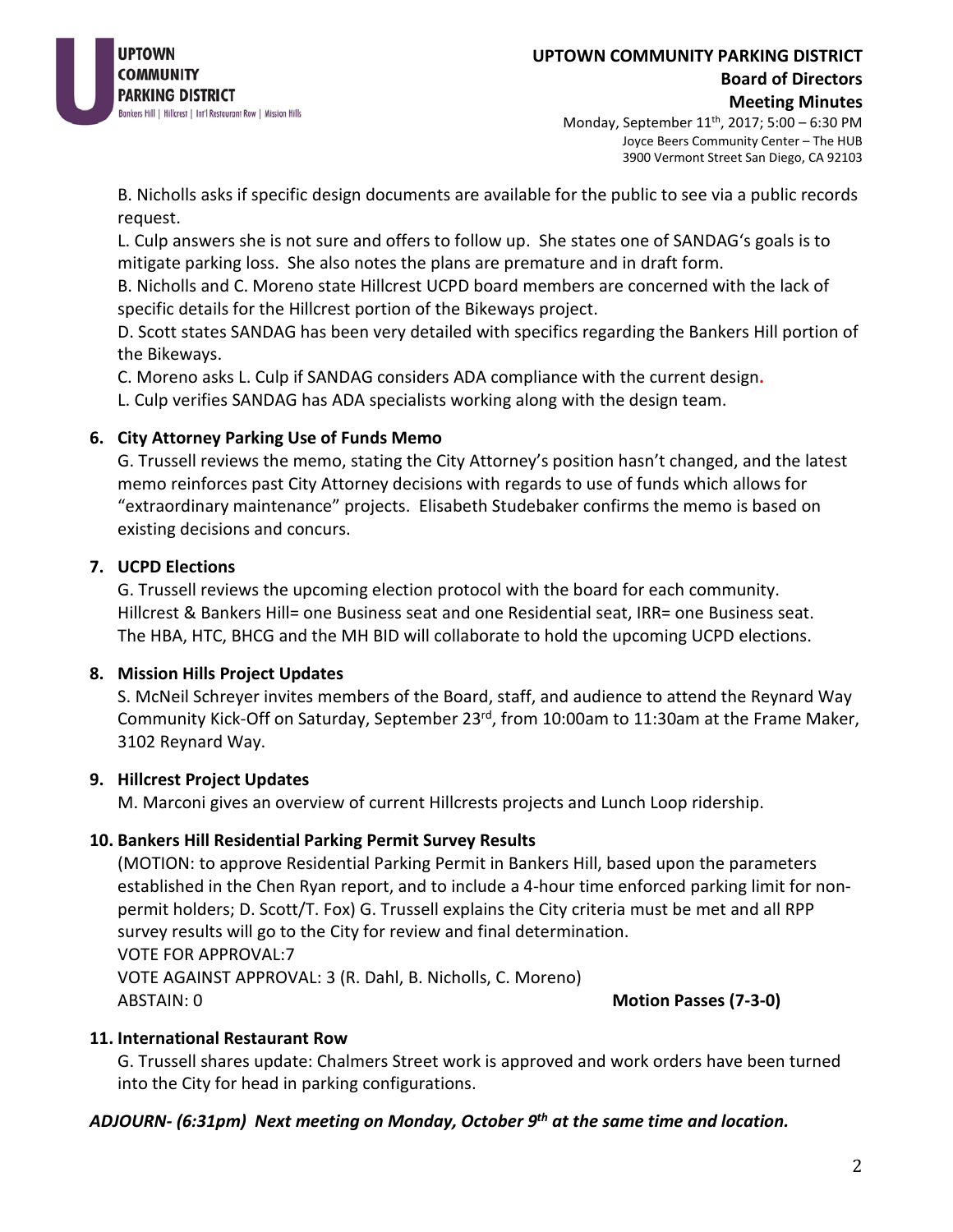

#### **Board of Directors Meeting Minutes**

November 13, 2017; 5:00 – 6:30 PM Joyce Beers Community Center – The HUB 3900 Vermont Street San Diego, CA 92103

#### 1. **Establishment of Quorum, Call to Order, and Introductions**

Board Members Present: Ben Nicholls, Roy Dahl, Cecelia Moreno, Susan McNeil Schreyer, Natalie Villegas, Linda Saltzman, Doug Scott, Char Lou Benedict, John Knoll, Selina Stockley Board Absences: Tom Fox, Megan Garth, Tim Gahagan UCPD Staff Present: Gerrie Trussell, Chris DeMoville, Marc Marconi City of San Diego Staff Present: Tanner French, Genoveva Romero-Marquez, Brittany Bailey Public Present: Miah Earn, Peter Raymond, Eric Fillion

#### **2. Presidents Report**

B. Nicholls welcomes the newly elected board members and thanks outgoing directors M. Garth, C.L. Benedict and T. Gahagan for many years of service. He reviews the role of the subcommittees & the relevant neighborhood groups for the newly elected members.

#### **3. Non-Agenda Public Comments**

B. Bailey of Councilmember Chris Wards office reviews her offices current priorities, including a response to homeless issues and the Hepatitis A outbreak.

#### **4. Consent**

Motion: to approve consent agenda as proposed, to approve the August/September 2017 Minutes; the August 2017 Financials; and the 2017 Audit report. (C.L.Benedict/R. Dahl) (Unanimous)

### **5. Elections**

Motion: to ratify election results and to seat Eric Fillion (Hillcrest Business), Miah Earn (Hillcrest Resident), Selina Stockley (IRR Business), and Peter Raymond (Bankers Hill Resident); and to seat Curtis Allen (Bankers Hill Business) when he attends a UCPD Board meeting (C.L. Benedict/R. Dahl) (Unanimous)

*NEW BOARD MEMBERS ARE SEATED. C.L. Benedict moves to public audience (5:15pm)*

#### **6. Meter Purchase up to \$15,000**

Motion: to allocate up to \$15,000.00 for the purchase of up to 13 parking meters for the east side of the 3800 block of 7th Ave in Hillcrest (C. Moreno/L. Saltzman) (Unanimous)

T. Scott notes that the City does have meters on hand for installation. R. Dahl and others want single head meters rather than multi-pay stations

#### **7. Parking Conversion Notice Materials and Postage allocation \$2500.00**

Motion: to allocate up to \$2,500.00 for outreach materials and postage, to be billed to the associated neighborhood. (R. Dahl/M. Earn) (Unanimous)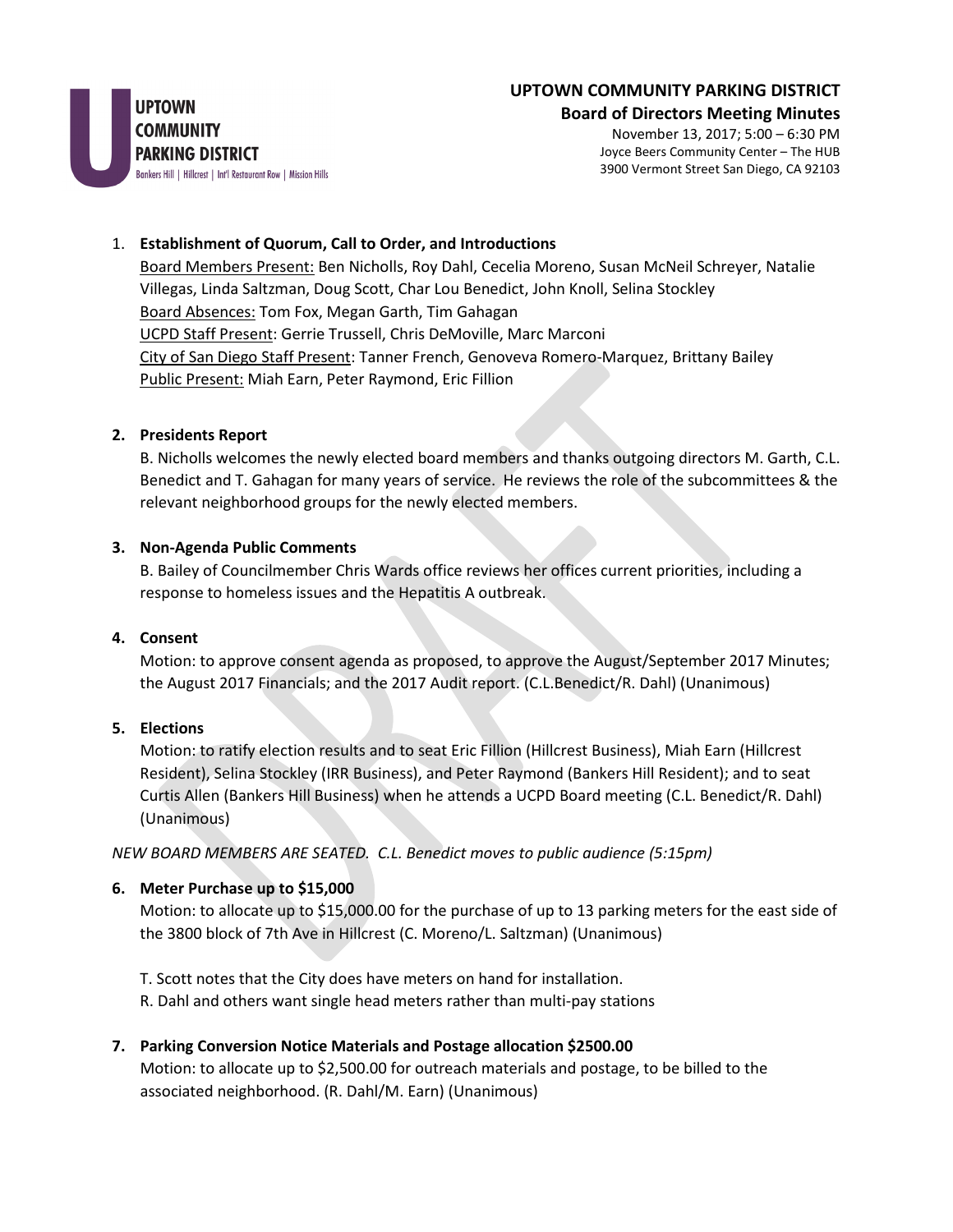

#### **Board of Directors Meeting Minutes**

November 13, 2017; 5:00 – 6:30 PM Joyce Beers Community Center – The HUB 3900 Vermont Street San Diego, CA 92103

#### **8. Deco Bike Station Relocation**

G. Trussell reports that Uptown Planners supports the UCPD staff recommendations regarding these planned relocations.

B. Nicholls and C. Moreno would like to present a motion. UCPD has advised on Deco Bikes in the past and this should be included in the Parking District scope of influence.

G. Trussell promises staff will forward the Deco Bike contract to the Board of Directors. Many on the board indicate that they would prefer this as an action item in the future.

#### **9. Mission Hills Project Updates**

S. McNeil Schreyer is hosting an updating meeting with KTUA on the Reynard Way study on **DATE** with the chair of the design committee.

#### **10. Hillcrest Project Updates**

M. Marconi shares information regarding the University Bike lanes and the associated parking relocation. He also notes that valet usage is up 4 percent. He shares some of the memes and other advertisements being developed to promote UCPD projects in Hillcrest.

#### **11. Bankers Hill Project Updates**

C. DeMoville presents the Phase I parking conversions approved in Bankers Hill, and notes staff is currently working with our City partners to develop outreach maps for neighborhood distribution. He also mentions staff is finalizing language for a business survey in Bankers Hill.

#### **12. IRR**

S. Stockley reports the IRR valet has parked over 3 thousand cars this year. She is concerned about holes left in the sidewalk following the transition from single meter heads to double meter heads.

*B. Nicholls notes upon adjournment that he would like to have a robust annual report for FY2017, and officer elections will be held at the December meeting.*

**Adjourn (5:50pm)** – *Next Meeting scheduled for December 11th, 2017 at the same time & location*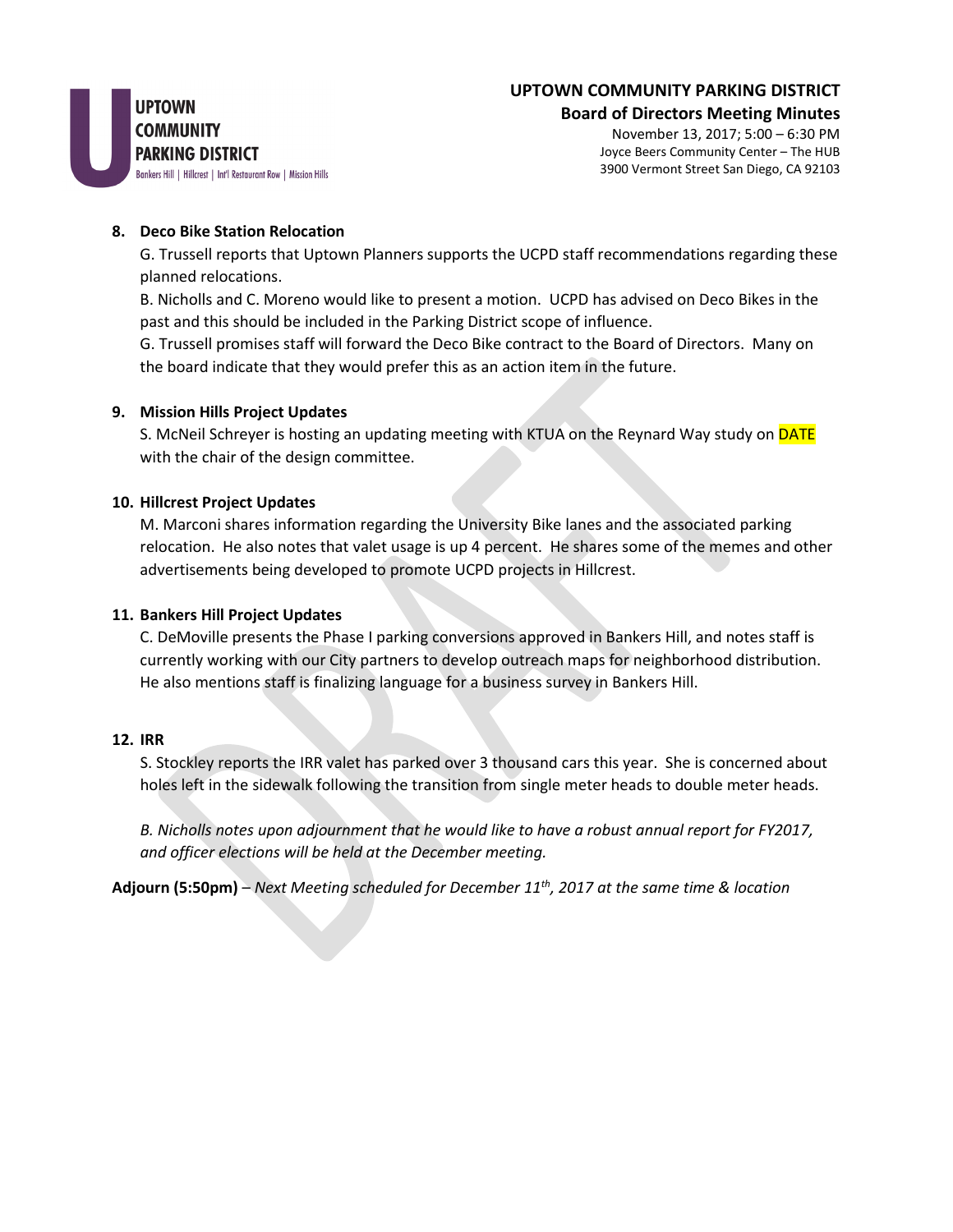

#### **Board of Directors Meeting Minutes**

December 11, 2017; 5:00 – 6:30 PM Joyce Beers Community Center – The HUB 3900 Vermont Street San Diego, CA 92103

#### **1. Establishment of Quorum, Call to Order, and Introductions**

Board Members Present: Ben Nicholls, Roy Dahl, Cecelia Moreno, Susan McNeil Schreyer, Natalie Villegas, Linda Saltzman, Miah Earn, Doug Scott, Curtis Allen, John Knoll, Tom Fox, Peter Raymond Board Absences: Selina Stockley, Eric Fillion UCPD Staff Present: Gerrie Trussell, Chris DeMoville, Marc Marconi City of San Diego Staff Present: Tanner French, Elizabeth Studebaker, Brittany Bailey Public Present: Antonio Arcodia

#### **2. Presidents Report**

B. Nicholls thanks the members of the board for serving as volunteers over the previous year.

#### **3. Executive Directors Report**

Motion: to move forward with the Abandoned Driveways RFP, including the East Side of 3700 Robinson and 600 Robinson. (C. Moreno/N. Villegas) (Unanimous)

Motion: to move forward with the Wayfinding RFP for Hillcrest & International Restaurant Row (R. Dahl/L. Saltzman) (Unanimous)

G. Trussell mentions she is going to resubmit the Bankers Hill Walk the Walk sign for redesign to meet Manual on Uniform Traffic Control Devices Standards using the funds remaining on the Graphic Solutions contract.

D. Scott requests that the Wayfinding sign come back into the BHNPC before approval

G. Trussell also notes the City will be paying for new meters to be installed in Hillcrest

#### *Curtis Allen Arrives (5:17pm)*

#### **4. Non-Agenda Public Comment**

B. Bailey reports on C. Ward developments including an increase in pay for SD police officers.

#### **5. Consent Agenda**

Motion: to approve November 2017 Minutes (S. McNeil Schreyer/M. Earn) (Unanimous)

#### **6. Bankers Hill Business Seat**

Motion: to ratify election results and to seat Curtis Allen (Bankers Hill Business) (D. Scott/T. Fox) (Unanimous)

#### **7. Officer Elections**

Motion: to elect board officers as a slate- [B. Nicholls (President), R. Dahl (Vice President), C. Moreno (Treasurer), and S. McNeil Schreyer (Secretary)] (J. Knoll/L. Saltzman)

B. Nicholls notes that Executive Committee meetings are public, and any board members may attend and vote.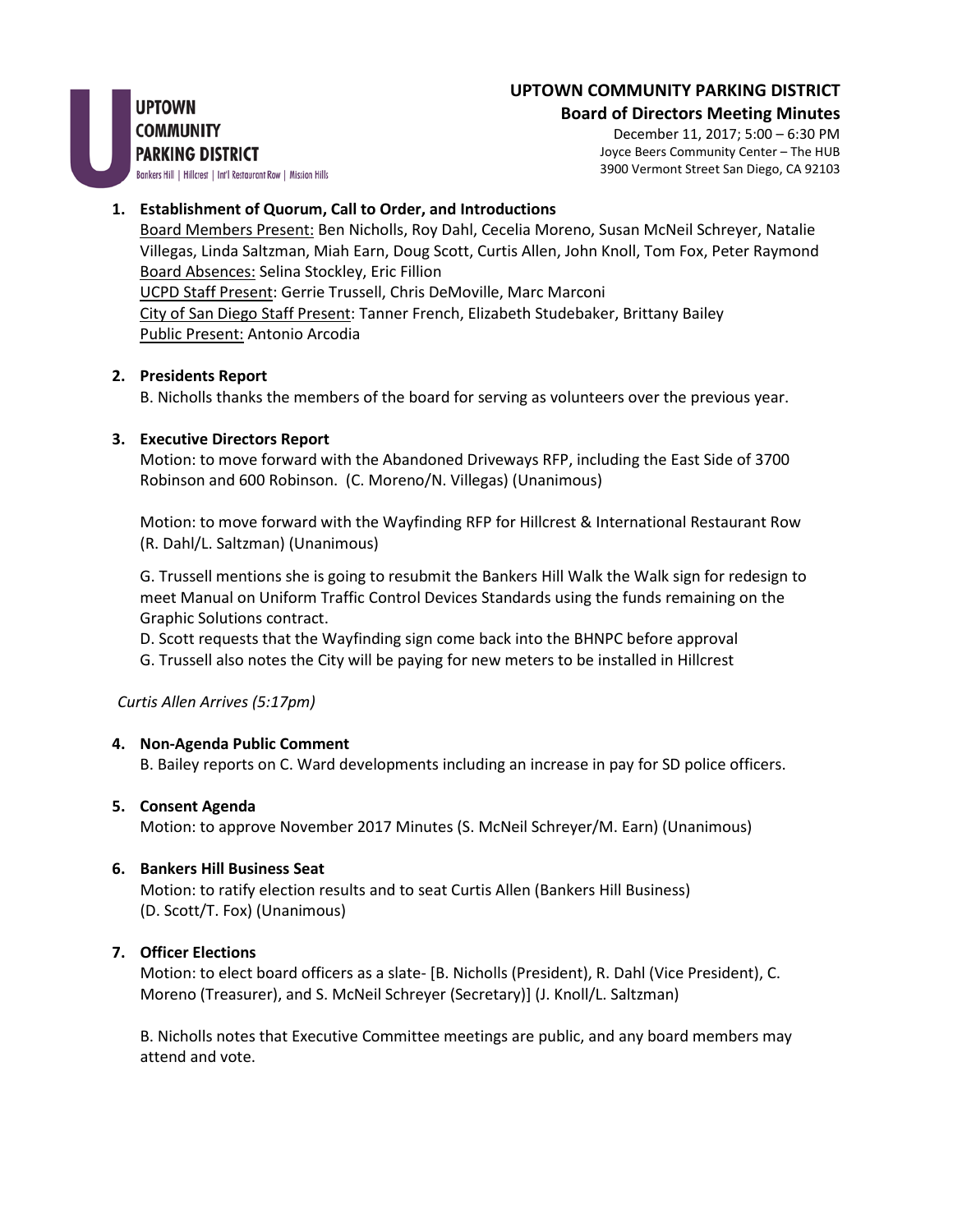

#### **Board of Directors Meeting Minutes**

December 11, 2017; 5:00 – 6:30 PM Joyce Beers Community Center – The HUB 3900 Vermont Street San Diego, CA 92103

#### **8. Annual Report- FY2017**

Motion: to approve FY2017 Annual Report, with all necessary corrections (M. Earn/C. Moreno) (Unanimous) Amendment- please add a cover letter and send to all City Council offices.

#### **9. Committee Project Updates**

UCPD staff updates the board on projects in Bankers Hill, Hillcrest, and International Restaurant Row. S. McNeil Schreyer updates the board on projects in Mission Hills

**ADJOURN- (5:45pm)** – *Next Meeting scheduled for January 8th, 2017 at the same time & location*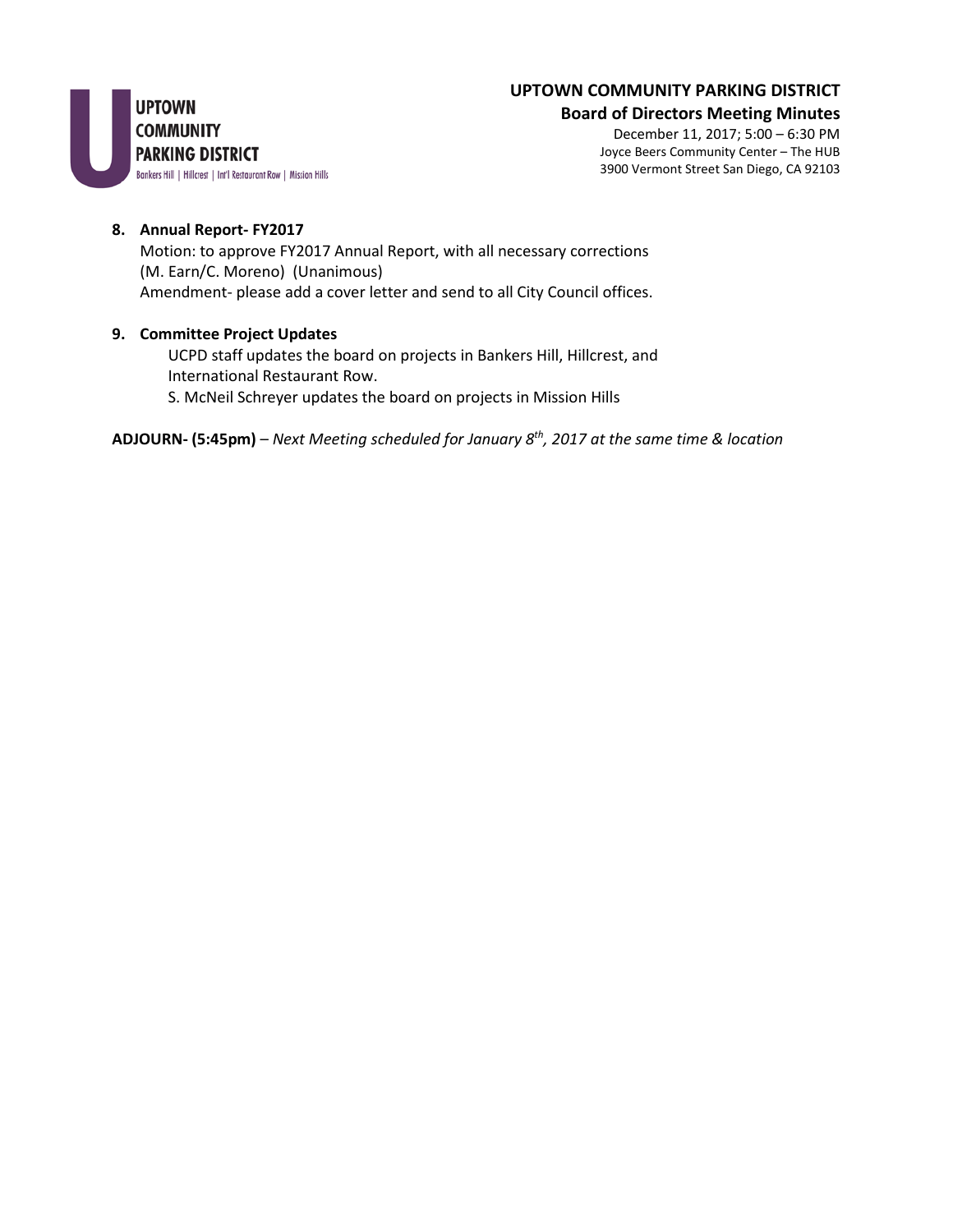

January22nd, 2018; 5:00 PM – 6:30 PM Joyce Beers Community Center – The HUB 3900 Vermont Street San Diego, CA 92103

### 1. **Establishment of Quorum, Call to Order and Introductions**

Board Members Present: Ben Nicholls, Roy Dahl, Cecelia Moreno, Susan McNeil Schreyer, Natalie Villegas, Eric Fillion, Linda Saltzman, Miah Earn, Doug Scott, Curtis Allen, Tom Fox, Peter Raymond Board Absences: John Knoll UCPD Staff Present: Gerrie Trussell, Chris DeMoville, City of San Diego Staff Present: Tanner French, Elizabeth Studebaker, Brittany Bailey Public Present: Randy Goodson, Tyler Burch

### 2. **Presidents Report**

B. Nicholls describes work he and G. Trussell have been doing to align the FY18 UCPD budget with the budget document approved at City Council.

### 3. **Executive Directors Report**

G. Trussell notes recent staff transition and her plan for restructuring staff roles.

### 4. **Non-Agenda Public Comment**

R. Goodson, a Hillcrest business owner, would like to add diagonal parking at 1226 University Ave, near Uptown Tavern.

B. Bailey introduces T. Burch, an intern in C. Ward's office. T. Burch provides an update from Councilmember Chris Wards office.

*Eric Fillion Arrives (5:14pm)*

### 5. **Consent Agenda**

*Motion: to approve December 2017 Minutes (S. McNeil Schreyer/M. Earn) (Unanimous) Motion: to approve October/November 2017 Financials (C. Moreno/S. McNeil Schreyer) (13-0-1[C. Allen])*

### 6. **Budget revision; FY 18 UCPD Board vs. City Contract**

B. Nicholls shares the changes which need to occur in the UCPD FY18 budget to align it with the document approved by City Council. He notes some projects may have a different total than was previously recorded, to fix accounting errors. No projects will be stopped or defunded through this process. E. Studebaker notes City staff made an error with a spreadsheet formula, and this error has been fixed.

*Motion: to approve FY18 budget revision to coordinate the UCPD budget categories with those used by the City of San Diego (C. Moreno/E. Fillion) (UNANIMOUS)*

### **7. FY 18 Mid -Year Project / Operations review**

G. Trussell reviews the mid-year point for projects in the Uptown neighborhoods. She informs the board the Curb Repair RFP cannot move forward due to City of San Diego contract delays of 11 months in the Public Works department and 22 months Streets division.

*Anyone who requires an alternate form of this agenda or to arrange special access needs, please contact the UCPD office, 48 hours in advance. Wheelchair*  accessibility is located at the rear of the building and parking is available on street. To review documents included with this agenda or any other item, contact the *office 48 hours in advance. The office may be reached at: 619-846-5754 or emai[l gerrie@ParkUptownSD.org](mailto:gerrie@ParkUptownSD.org)*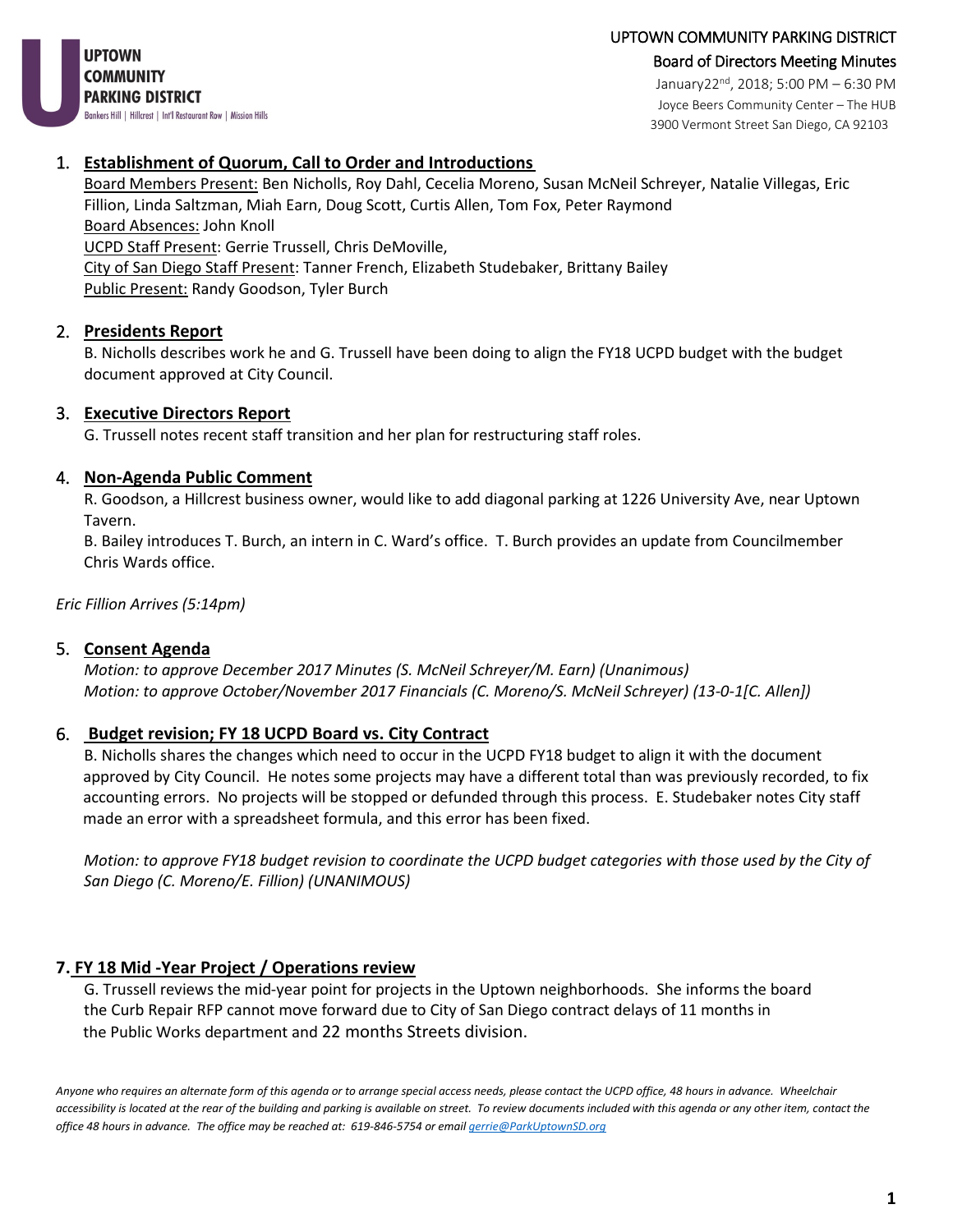

UPTOWN COMMUNITY PARKING DISTRICT Board of Directors Meeting Minutes January22nd, 2018; 5:00 PM – 6:30 PM

Joyce Beers Community Center – The HUB 3900 Vermont Street San Diego, CA 92103

G.Trussell provides a Mid-year hand-out, identifying the internal activities completed by the UCPD staff. The work relays the oversight of general operations and subcommittee support on behalf of the four neighborhoods in the District and the Executive Committee. The document also contains a detailed completion of community outreach with other community-based organizations and City staff.

#### 8. **FY 19 Budgeting Process**

G. Trussell discusses the current FY19 budgeting process and timelines. She would like to submit the FY19 budget for full board approval at the March 2018 UCPD Board of Directors meeting.

#### 9. **UCPD Board Meeting Change**

G. Trussell notes due to staff error, the UCPD Board meeting time must be changed.

*Motion: to reschedule the UCPD Board of Directors meeting to the 2nd Monday of each month, at the Joyce Beers Community Center, from 3:30 to 5:00pm. (D. Scott/C. Moreno) (UNANIMOUS)*

#### *10.* **Committee Project Updates**

Due to time constraints, UCPD staff advises anyone seeking further information on Committee Projects to email staff for updates.

**Adjourn (6:35pm)**

*Anyone who requires an alternate form of this agenda or to arrange special access needs, please contact the UCPD office, 48 hours in advance. Wheelchair*  accessibility is located at the rear of the building and parking is available on street. To review documents included with this agenda or any other item, contact the *office 48 hours in advance. The office may be reached at: 619-846-5754 or emai[l gerrie@ParkUptownSD.org](mailto:gerrie@ParkUptownSD.org)*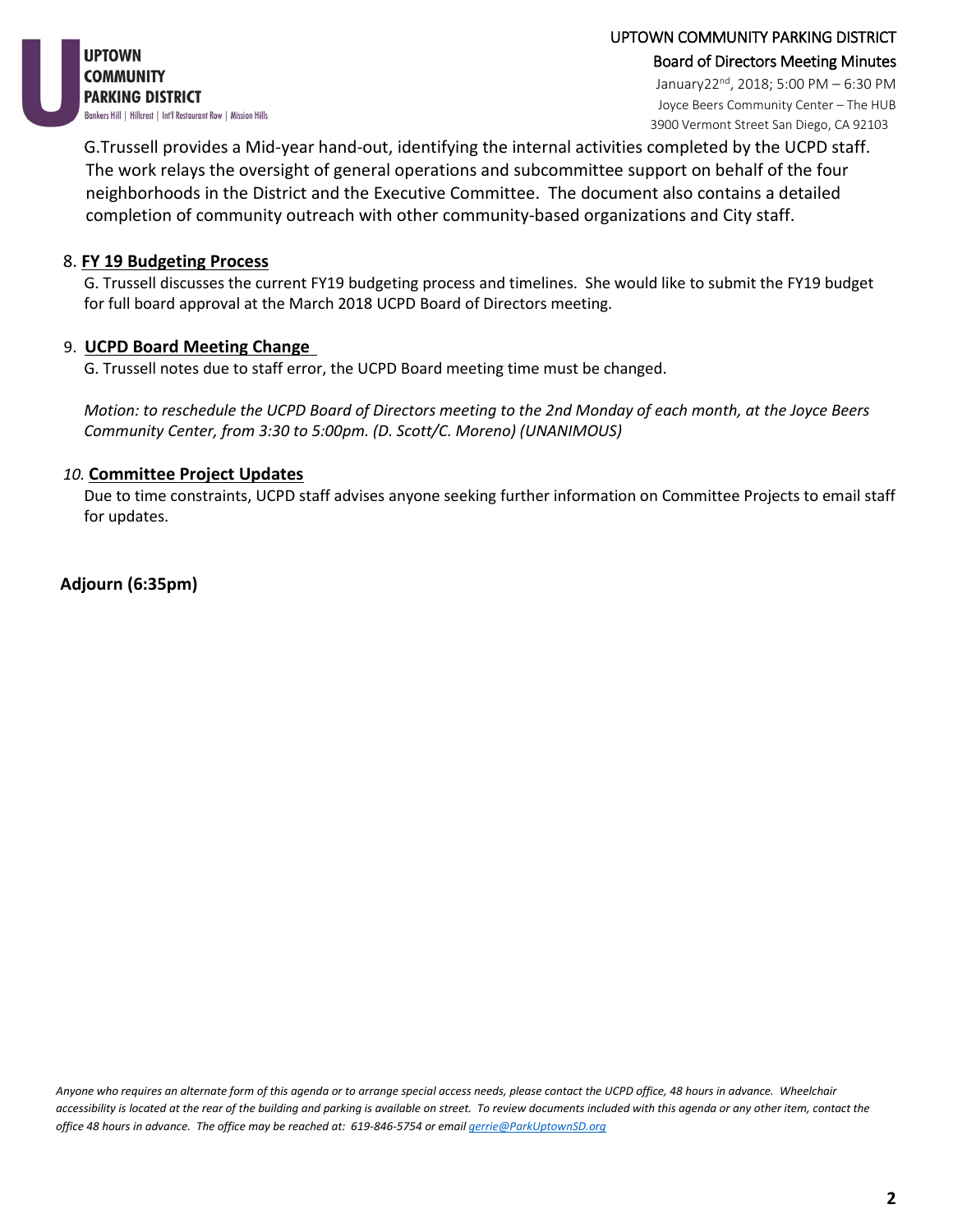**UPTOWN COMMUNITY PARKING DISTRICT** Bankers Hill | Hillcrest | Int'l Restaurant Row | Mission Hills

#### UPTOWN COMMUNITY PARKING DISTRICT

#### Board of Directors Meeting Minutes

February 12th, 2018; 3:30 PM – 5:00 PM Joyce Beers Community Center – The HUB 3900 Vermont Street San Diego, CA 92103

#### **1. Establishment of Quorum, Call to Order and Introductions**

Board Members Present: Ben Nicholls, Roy Dahl, Cecelia Moreno, Susan McNeil Schreyer, Natalie Villegas, Eric Fillion, Linda Saltzman, Miah Earn, Doug Scott, Curtis Allen, Tom Fox, Peter Raymond Board Absences: John Knoll UCPD Staff Present: Gerrie Trussell, Chris DeMoville City of San Diego Staff Present: Tanner French, Elizabeth Studebaker, Brittany Bailey Public Present: Samantha Jones

#### **2. President's Report**

B. Nicholls thanks everyone for making it to the new 3:30 pm meeting time.

#### **3. Non-Agenda Public Comment**

B. Bailey updates the committee on the restriping along University Avenue. Crews are planning on beginning at Park Boulevard and making their way west. The estimated start date is the first week of March 2018.

#### **4. Consent Agenda**

*Motion: to approve January 2018 meeting minutes (S. McNeil Schreyer/B. Nicholls) (UNANIMOUS)*

#### **5. December 2017 Financials**

G. Trussell notes this was pulled from consent and is an information item. These financials do not reflect the totals reallocated during the January 2018 UCPD Board of Directors meeting. The new numbers will be available next month.

*M. Earn, S. Stockley, T. French, E. Studebaker, & S. Jones arrive (3:37pm)*

#### **6. 505 Laurel St Valet Application**

*Motion: to approve the valet application at 505 Laurel Street (B. Nicholls/M. Earn) (UNANIMOUS)*

#### **7. 200 Block of Maple Street**

*Motion: to approve the parking conversion along the 200 block of Maple Street (D. Scott/C. Allen) (UNANIMOUS)*

### **8. Stop Sign Installation India Street at Chalmers Street**

*Motion: to support installation of a Stop Sign at the intersection of India Street and Chalmers Street (S. McNeil Schreyer/M. Earn) (11-0-1) (Abstain-C. Moreno)*

### **9. Request for City Engineering to begin phase one Normal Street**

*Motion: to organize a working group composed of various community stakeholders, including the Uptown Community Parking District, the City of San Diego, The Uptown Planners, Senator Toni Atkins and KTUA to meet on March 9th 2018: to formally request a traffic analysis and changing traffic patterns on Normal Street, in relation to the proposed New Normal project. This plan provides vehicular traffic to continue in both directions. (D. Scott/L. Saltzman) (UNANIMOUS)*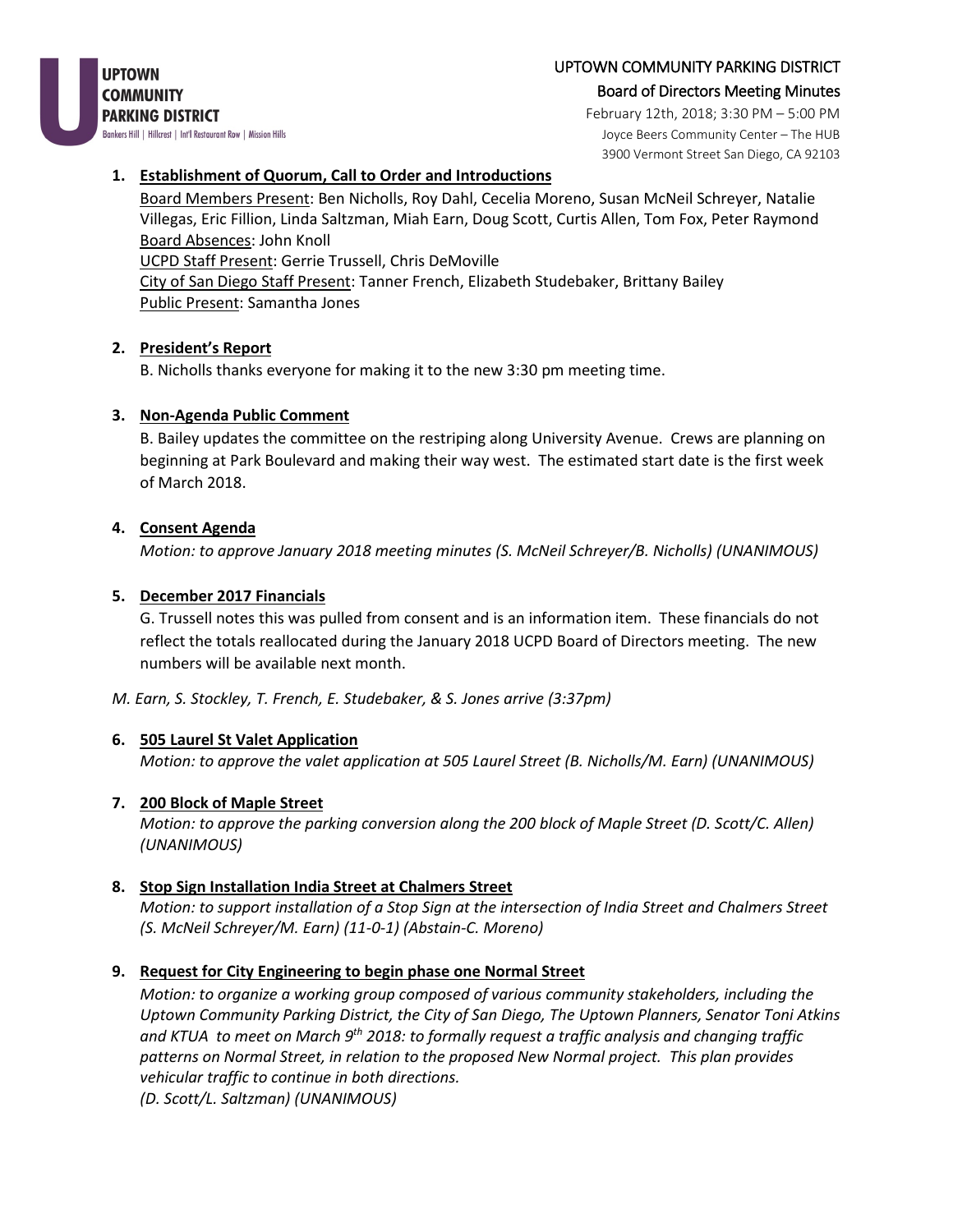

Board of Directors Meeting Minutes

February 12th, 2018; 3:30 PM – 5:00 PM Joyce Beers Community Center – The HUB 3900 Vermont Street San Diego, CA 92103

#### **10. FY 19 Budgeting Process**

G. Trussell reviews the current budget process taking place at the committee level. All committee budgets are due by March 9th, 2018 and will be presented for full Board review and approval by vote, to take place at the March 12th, 2018 UCPD Board of Directors meeting. Trussell will meet with City staff to ensure proper format, consistency and budget templates are strictly observed. All totals will be checked for accuracy.

#### **11. Committee Project Updates**

C. DeMoville reports that 350 mailings were sent out on February 6th, 2018 to residents and businesses along the

13 blocks currently approved for Parking Conversions in Bankers Hill. He also shares that pedestrian usage studies are being scheduled for several potentially dangerous crosswalks in Bankers Hill. S. McNeil Schreyer reports that 6 new meters have been installed along Ft. Stockton Street and Hawk Street as part of commercial development requirements.

**Adjourn - 4:52pm**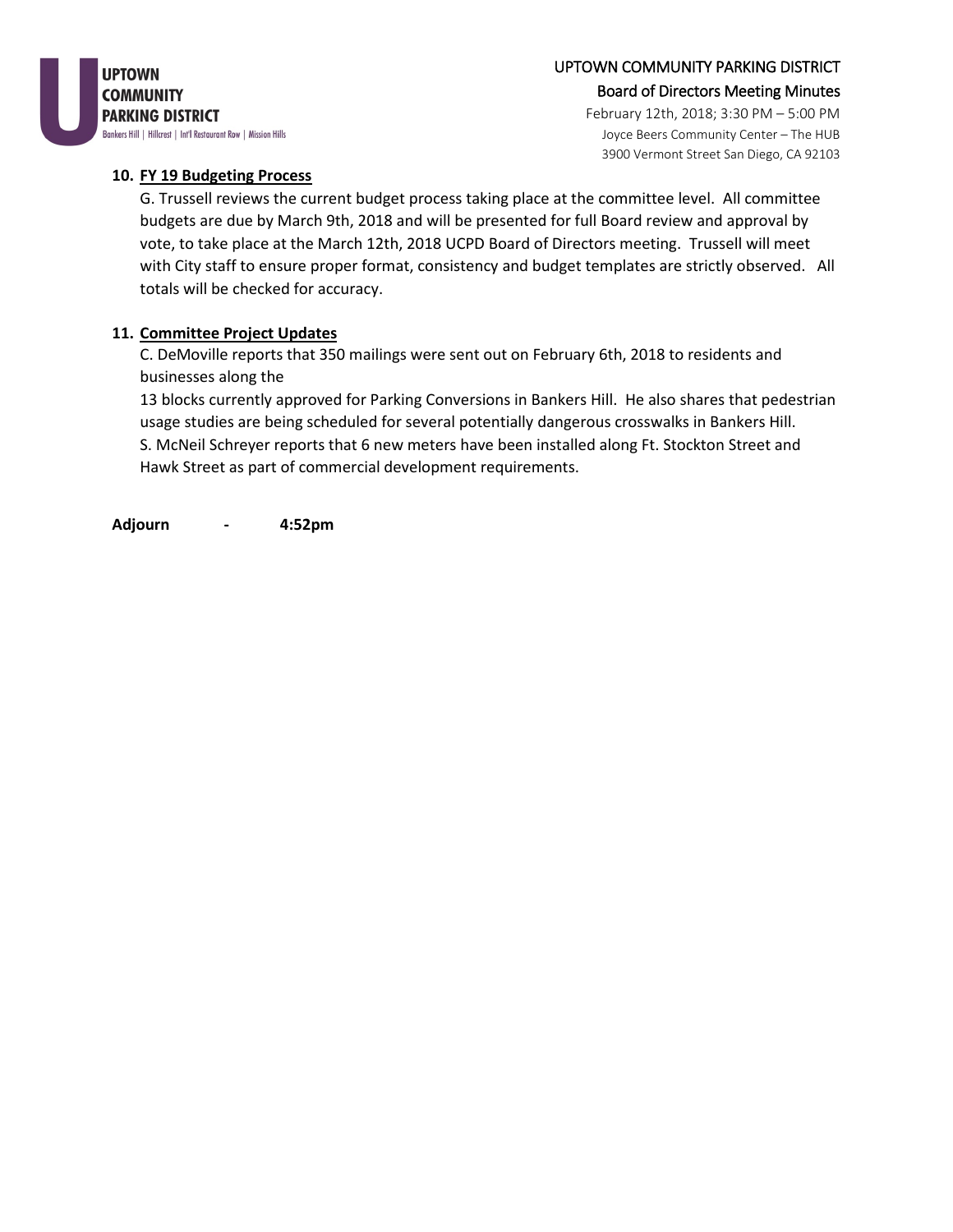

Joyce Beers Community Center – The HUB 3900 Vermont Street San Diego, CA 92103

*(Order called to order at 3:38pm)*

### 1. **Establishment of Quorum, Call to Order and Introductions**

Board Members Present: Roy Dahl, Miah Earn, Linda Saltzman, Susan McNeil Schreyer, John Knoll, Natalie Villegas, Peter Raymond, Cecelia Moreno, Eric Fillion Board Absences: Ben Nicholls, Doug Scott, Curtis Allen, Tom Fox, Selina Stockley UCPD Staff Present: Gerrie Trussell, Chris DeMoville City of San Diego Staff Present: Tanner French, Brittany Bailey

#### 2. **President's Report**

President Ben Nicholls is absent. R. Dahl mentions the Normal Street park is currently progressing.

*N. Villegas arrives (3:39pm)*

### 3. **Executive Directors Report**

G. Trussell asks board members to describe specific projects based upon their neighborhood budget allocations. She describes each neighborhood**'**s specific CIP projects and UCPD projects shared by all communities of Uptown.

T. French notes many of these projects will **NOT** be implemented this year Many board members would like money to be spent this year on the Normal Street park project. Trussell relays that she will strongly advocate for all CIP projects to begin in FY 19.

### 4. **Non-Agenda Public Comment**

P. Raymond would like the City to require more parking from new building developments

T. French notes this issue will be going before City Council.

#### *B. Bailey arrives (4:02pm)*

B. Bailey notes the company repaving University Avenue and Washington Street has tentatively scheduled a start date o**f** March 26th, 2018

### 5. **Consent Agenda**

January 22nd, 2018 Minutes December 2017 & January 2018 Financials

*Motion: to approve February 12th 2018 meeting minutes, and December 2017January 2018 Financials (S. McNeil Schreyer/C. Moreno) (UNANIMOUS)*

### 6. **FY 19 Budget Approval**

See attachment 1-A at end of minutes for proposed allocations

*Motion: to approve FY19 Budget (N. Villegas/E. Fillion) (UNANIMOUS)*

*Anyone who requires an alternate form of this agenda or to arrange special access needs, please contact the UCPD office, 48 hours in advance. Wheelchair accessibility is located at the rear of the building and parking is available on street. To review documents included with this agenda or any other item, contact the office 48 hours in advance. The office may be reached at: 619-846-5754 or emai[l gerrie@ParkUptownSD.org](mailto:gerrie@ParkUptownSD.org)*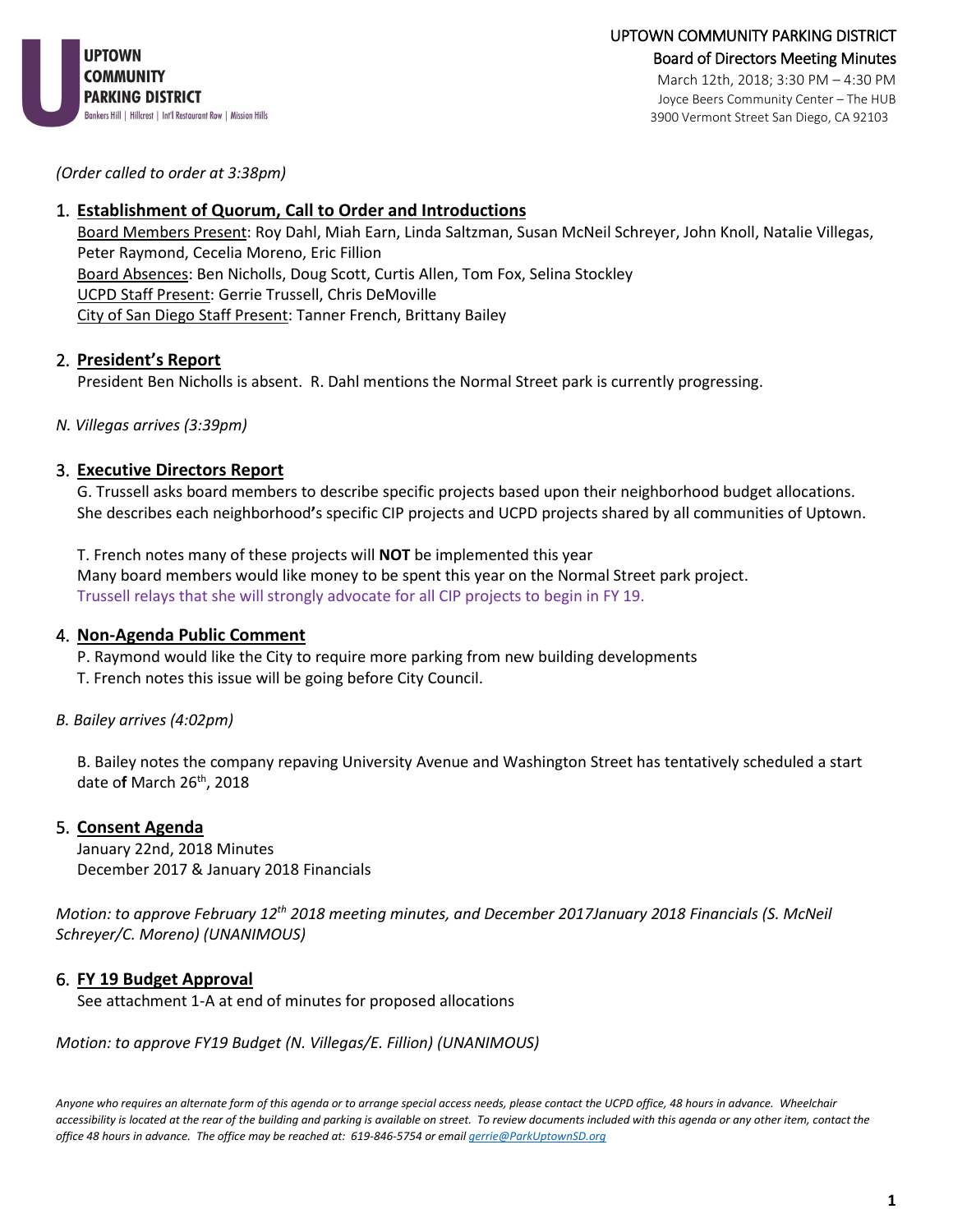

Joyce Beers Community Center – The HUB 3900 Vermont Street San Diego, CA 92103

#### 7. **Committee Project Updates**

C. DeMoville notes pedestrian usage studies are currently underway in Bankers Hill.

G. Trussell thanks T. French and City staff for helping create 8 additional parking spaces in Hillcrest, along University Avenue, in front of Gossip Girl. She also provides an update on the long-requested stop sign in International Restaurant Row, at Chalmers and India streets. The Chair of the Uptown Planners will place the matter on an upcoming agenda.

S. McNeil Schreyer shares the Mission Hills Parking Advisory Committee had a Reynard Way study community update meeting on February 28<sup>th</sup> and Mike Singleton is doing a good job.

**Adjourn -(S. McNeil Schreyer/R. Dahl)- 4:21pm**

*Anyone who requires an alternate form of this agenda or to arrange special access needs, please contact the UCPD office, 48 hours in advance. Wheelchair accessibility is located at the rear of the building and parking is available on street. To review documents included with this agenda or any other item, contact the office 48 hours in advance. The office may be reached at: 619-846-5754 or emai[l gerrie@ParkUptownSD.org](mailto:gerrie@ParkUptownSD.org)*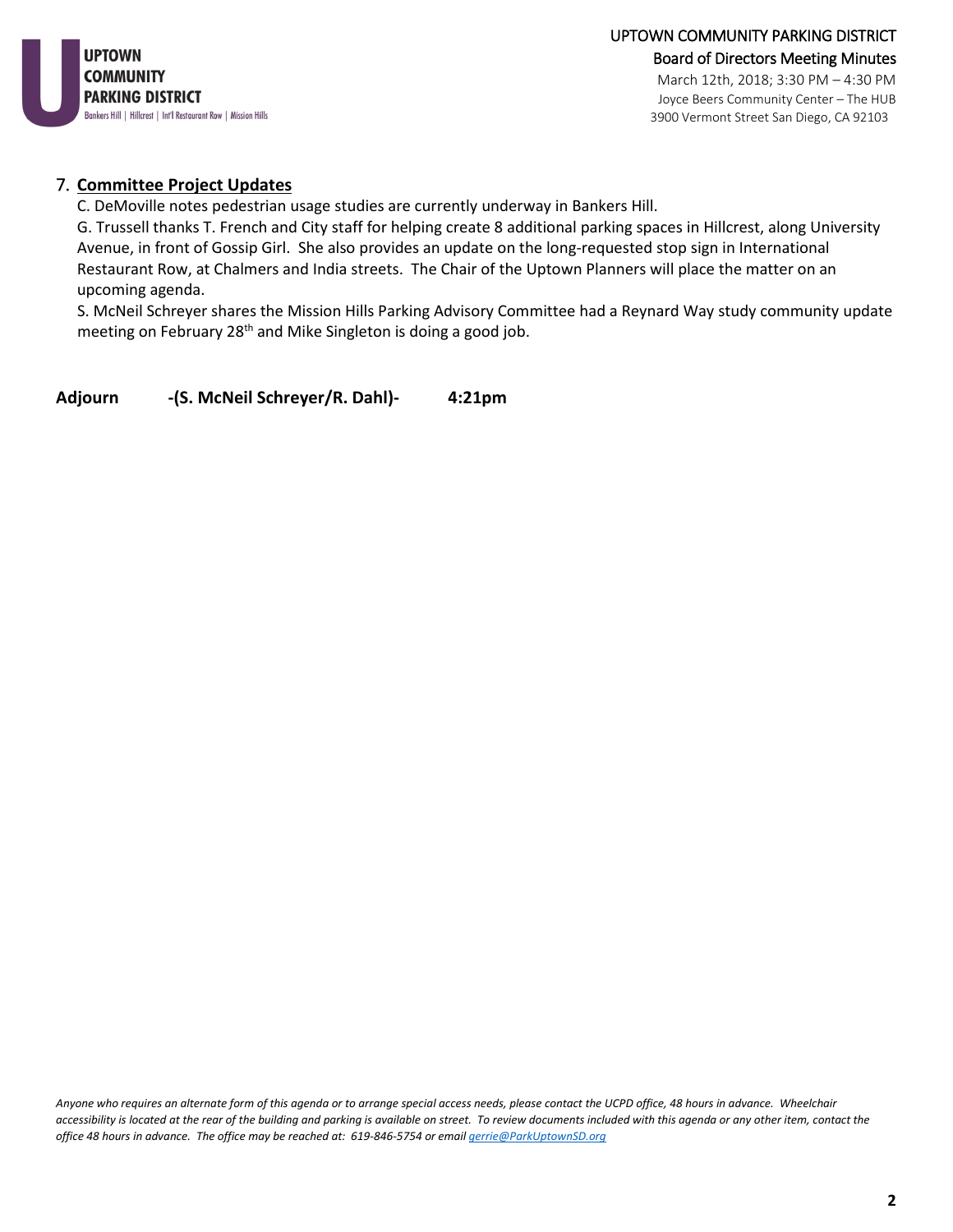

April 9th, 2018; 3:30 PM – 4:30 PM Joyce Beers Community Center – The HUB 3900 Vermont Street San Diego, CA 92103

### 1. **Establishment of Quorum, Call to Order and Introductions**

Board Members Present: Ben Nicholls, Roy Dahl, Linda Saltzman, Susan McNeil Schreyer, John Knoll, Natalie Villegas, Peter Raymond, Eric Fillion Board Absences: Cecelia Moreno, Selina Stockley, Miah Earn UCPD Staff Present: Gerrie Trussell, Chris DeMoville City of San Diego Staff Present: Tanner French, Elizabeth Studebaker Public Present: Janelle Hickey

### 2. **President's Report**

B. Nicholls discusses the FY19 budget process, and his hope this will become standard operating procedure between UCPD and the City.

### 3. **Executive Directors Report**

G. Trussell thanks everyone for filing form 700.She also reports she has been having a lot of meetings with City of San Diego staff and has been assigned a Deputy Director with DSD to assist with all necessary UCPD permitting.

### *E. Studebaker Arrives (3:36pm)*

### 4. **Non-Agenda Public Comment**

E. Studebaker discusses the City's proposal to expand Free Ride Everywhere Downtown (FRED) into Uptown, and is willing to answer any questions

### 5. **Consent Agenda**

Motion: to approve March 2018 meeting minutes, and February 2018 Financials (R. Dahl/N. Villegas) [Vote for: 11/Vote Against: 0/Abstain: 1 (D. Scott)]

### 6. **USD Governance Project**

G. Trussell introduces University of San Diego Graduate Student Janelle Hickey J. Hickey discusses the work she and John Hustleby did on a class project using UCPD as their model organization. The team completed a policy and procedure outline that can work as a companion piece to the UCPD bylaws as "standard operations"

### 7. **Hillcrest Parking Promotional Campaign CO-OP**

D. Scott asks the members of the Hillcrest Parking Committee (HPC) if they support this promotional campaign. All the HPC members in attendance verify that they do support this expenditure. Motion: to allocate \$16,000.00 to partner with the Hillcrest Business Association in a joint advertising campaign to promote UCPD parking projects currently underway in Hillcrest (T. Fox/L. Saltzman) (Unanimous)

*Anyone who requires an alternate form of this agenda or to arrange special access needs, please contact the UCPD office, 48 hours in advance. Wheelchair accessibility is located at the rear of the building and parking is available on street. To review documents included with this agenda or any other item, contact the office 48 hours in advance. The office may be reached at: 619-210-0194 or emai[l Admin@ParkUptownSD.org](mailto:Admin@ParkUptownSD.org)*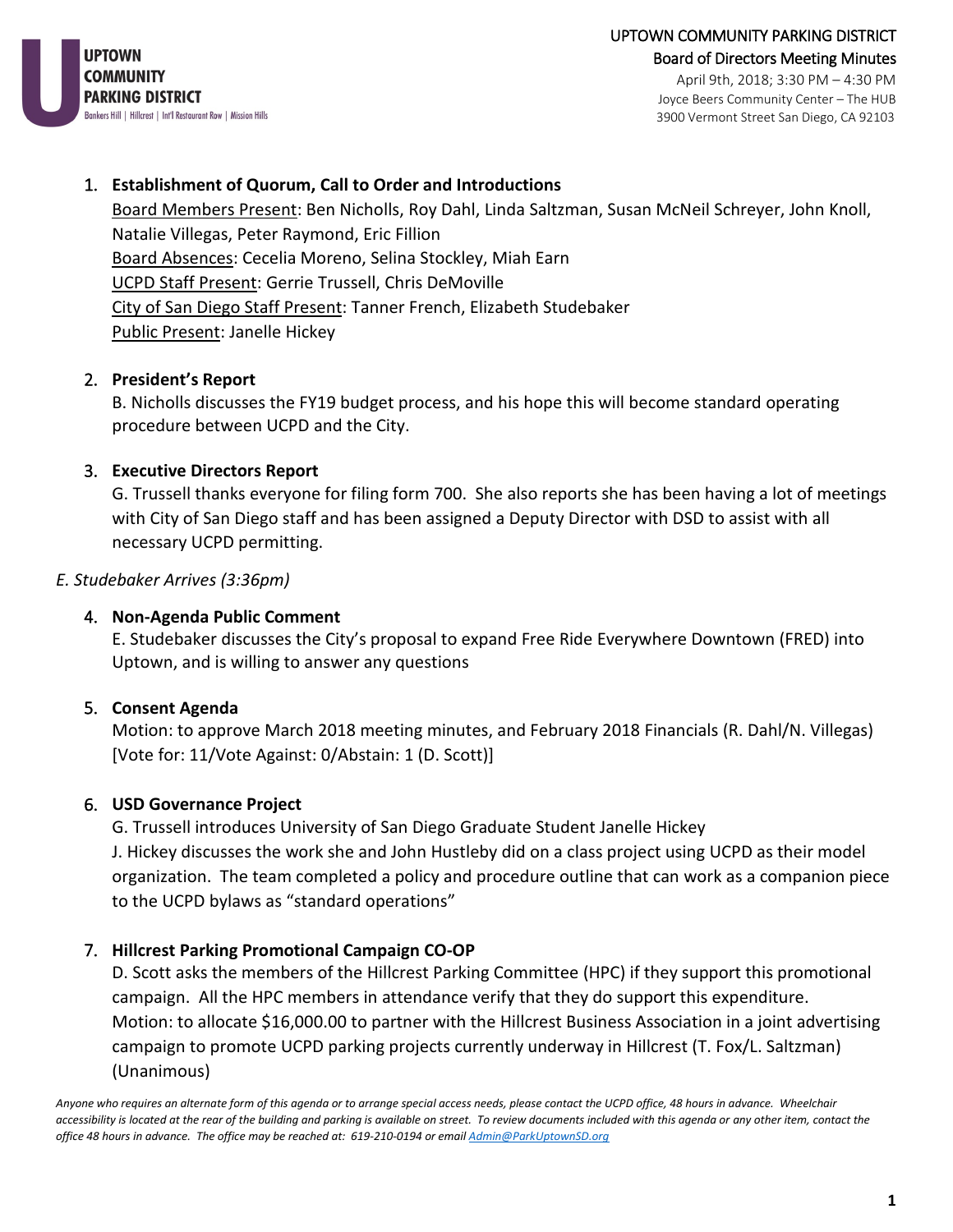

3900 Vermont Street San Diego, CA 92103

### 8. **FY19 Budget Revisions Approval**

Motion: Approve the revised FY19 proposed budget (attached as 1-A) ( R. Dahl/E. Fillion) (Unanimous)

### 9. **Wayfinding Signage**

G. Trussell reviews responses to the Wayfinding Signage RFP, and recommends moving forward with Coastal Signage at \$175,000.00

Motion: Approve \$175,000.00 to move forward with Coastal Signage (B.Nicholls/E. Fillion) (Unanimous) Motion: Approve up to \$10,000.00 for Developmental Services Department Permits (R. Dahl/N. Villegas) (Unanimous)

### 10. **Committee Project Updates**

C. DeMoville notes the 60-day response window for residents affected by the Phase 1 parking conversion changes identified in Bankers Hill passed on April 7<sup>th</sup>, 2018. He will have a full report on these conversions, as well pedestrian usage studies currently underway, at the May 2018 UCPD board meeting. He also mentions changes coming to UCPD's phone number and website.

G. Trussell- mentions Hillcrest & Get it done App videos to be produced and promoted.

G. Trussell- IRR – Chalmers and India Stop Sign, Approved by Uptown Planners.

S. McNeil Schreyer notes the Mission Hills Parking Advisory Committee will be holding a Reynard Way Community Update after May 1<sup>st</sup> 2018.

### 11. **Adjourn 4:18pm**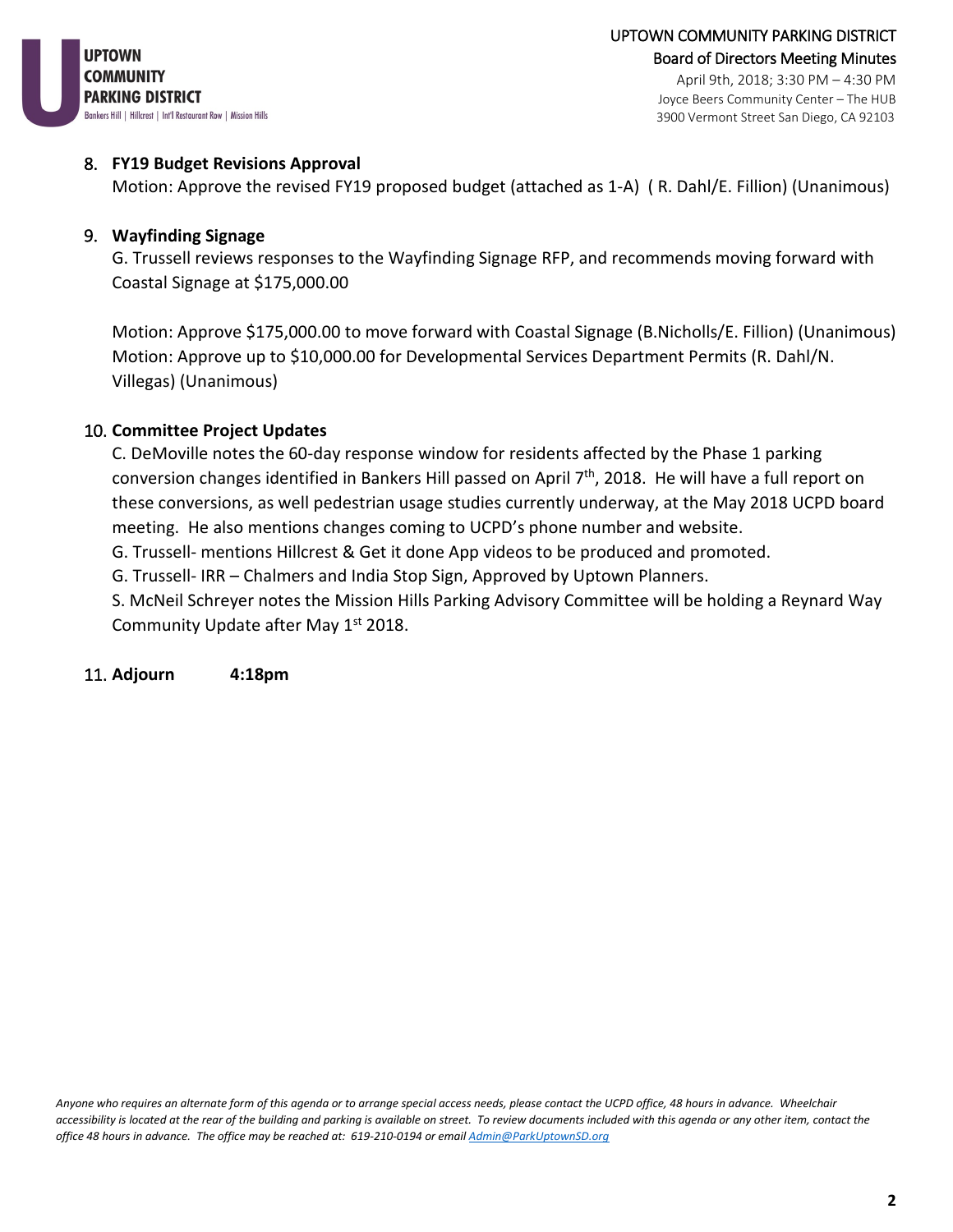

Joyce Beers Community Center – The HUB 3900 Vermont Street San Diego, CA 92103

#### 1. **Establishment of Quorum, Call to Order and Introductions**

Board Members Present: Ben Nicholls, Roy Dahl, Cecelia Moreno, Susan McNeil Schreyer, Tom Fox, Miah Earn, Natalie Villegas, Linda Saltzman, Eric Fillion, Doug Scott, Curtis Allen, John Knoll, Peter Raymond, Selina Stockley UCPD Staff Present: Gerrie Trussell, Chris DeMoville City of San Diego Staff Present: Tanner French Public Present: Corrine Knutson

### 2. **President's Report**

B. Nicholls acknowledges many of the good projects and successful programs implemented by Uptown Community Parking District (UCPD) this year.

### 3. **Executive Directors Report**

G. Trussell reports UCPD will be hiring a part-time person to assist with HPC projects, communications, draft and distribute social media. This staff person will work primarily in Hillcrest but will also carry out a few specific social media and communication functions for UCPD. The HBA will also offer a part time position to the candidate.

B. Nicholls mentions Cal Trans and SANDAG are currently reviewing Grants, and he would like UCPD to investigate these as a possible source for project funding.

#### *M. Earn arrives (3:36pm)*

#### 4. **Non-Agenda Public Comment**

P. Raymond mentions he likes the bike lanes in Hillcrest along University Avenue.

### *T. French arrives (3:40pm)*

### 5. **Consent Agenda**

Motion: to approve April 2018 meeting minutes, and March 2018 Financials (S. McNeil Schreyer/R. Dahl) [Unanimous]

#### 6. **UCPD Board Meeting Time**

Motion: to change the monthly UCPD meeting start time from 3:30pm to 3:00pm (S. McNeil Schreyer/S. Stockley) [Unanimous]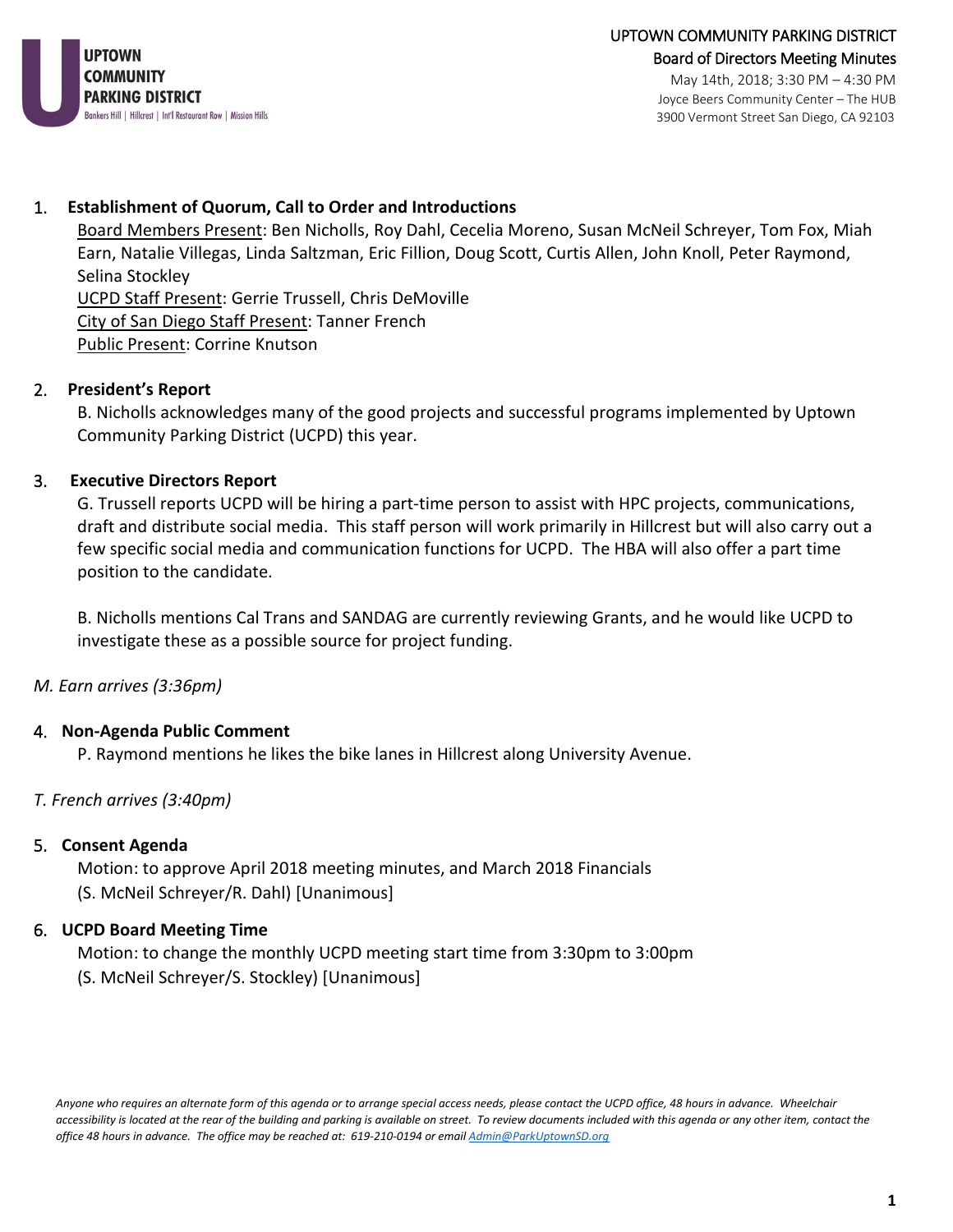

3900 Vermont Street San Diego, CA 92103

7.

### **7. FY 19 Budget Revisions Approval**

Motion: to approve the attached FY2019 Budget Allocations (ATT: 1-A) S. McNeil Schreyer notes \$25,000 in MHPAC budget for Shuttle Service has not been approved by MHPAC. It is included in order for MHPAC to have a seat at the table, should the Shuttle Service discussion move forward. (S. McNeil Schreyer/R. Dahl) [Unanimous]

**8. Grant Writing for Reynard Way** 

Motion: to allocate \$7,500.00 to KTUA for grant writing related to traffic calming and alternate transportation modalities usage along Reynard Way. The grant must be written for "Capital Improvements" not planning.

(B. Nicholls/N. Villegas) [Unanimous]

### **9. Committee Project Updates**

C. DeMoville reviews the master mobility plan he has drafted for Bankers Hill, which focuses on connecting current UCPD projects along specific pedestrian mobility corridors.

D. Scott notes the 13 blocks (106 spaces) identified for parking conversions in Bankers Hill passed the community input date. C. DeMoville mentions the City is currently reviewing the plans and drafting work orders related to these parking conversions. He also mentions that he is acquiring the necessary addresses and drafting the language to begin the community input process for the parking conversions related to the SANDAG Uptown bike lanes in Bankers Hill.

G. Trussell reviews the role UCPD played in the parking conversions on Essex Street, Robinson, Tenth, Pennsylvania, and Vermont in Hillcrest. These conversions were initially identified as necessary to offset parking loss related to the new bike lanes along University Avenue. Thanks, was given to Council Member Ward and the Economic Development staff as well as the City streets division.

S. Stockley mentions a long-awaited stop sign was approved on Chalmers Street.

S. McNeil Schreyer notes the City installed the requested 4 meters on the 700 block of West Washington, and attached meter hitches on two of them, sharing businesses have expressed concern about difficulty passengers have exiting vehicles when bikes are attached to the meter hitches.

Trussell requested the district help find 10 spots for installation of City Bike Racks.

**Adjourn (4:28pm)**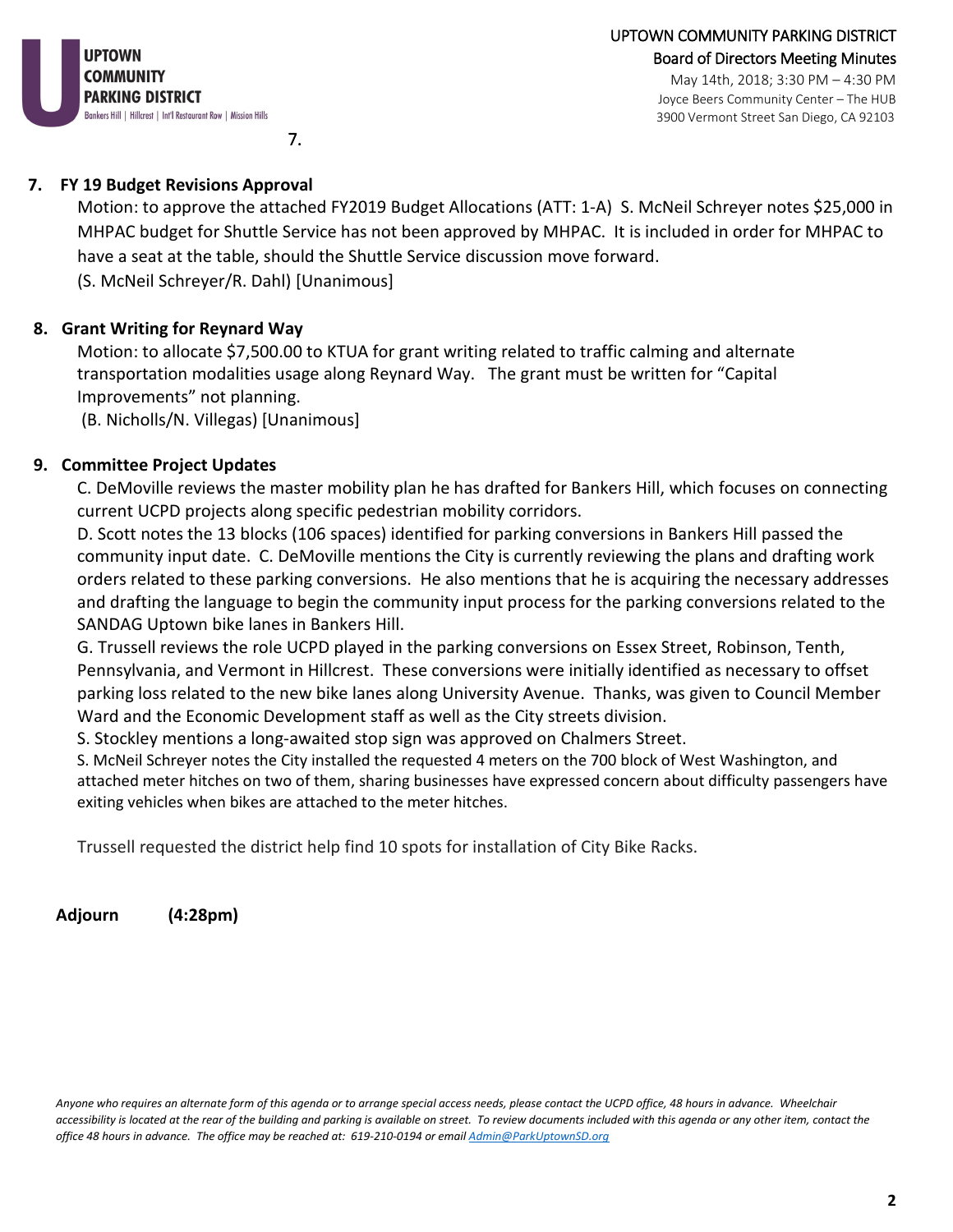

June 11th, 2018; 3:00 PM – 4:00 PM Joyce Beers Community Center – The HUB 3900 Vermont Street San Diego, CA 92103

*Meeting called to Order at 3:00 pm by Vice President R. Dahl*

#### 1. **Establishment of Quorum, Call to Order, and Introductions**

Board Members Present: Ben Nicholls, Roy Dahl, Cecelia Moreno, Susan McNeil Schreyer, Miah Earn, Natalie Villegas, Linda Saltzman, Eric Fillion, Doug Scott, Curtis Allen, John Knoll, Peter Raymond UCPD Staff Present: Gerrie Trussell, Chris DeMoville City of San Diego Staff Present: Tanner French, Brittany Bailey Public Present: None

#### 2. **President's Report**

R. Dahl reports B. Nicholls will be late, and he will be running the meeting until his arrival.

#### 3. **Executive Directors Report**

G. Trussell reports staff is preparing for the end of Fiscal Year 2018. She also mentions the HPC has hired a part time employee to fill the marketing specialist role.

G. Trussell thanks T. French for his hard work during the current fiscal year.

*P. Raymond arrives (3:06pm)*

#### 4. **Non-Agenda Public Comment**

S. McNeil Schreyer thanks T. French for his hard work and quick response to calls and emails.

- P. Raymond shares some information regarding various neighborhood projects not related to parking.
- R. Dahl mentions the HPC will be meeting at this location tomorrow at 6:30pm to discuss the Free Ride proposal.

*N. Villegas arrives (3:11pm)*

#### 5. **Consent Agenda**

Motion: to approve May 2018 meeting minutes, and April 2018 Financials (N. Villegas/L. Saltzman) [Unanimous]

#### 6. **Community requests**

S. McNeil Schreyer asks for all community parking related requests from Mission Hills to be submitted to her for response.

Proposed Community Service Request Form will be posted as amended by D. Scott and S. McNeil Schreyer to change specific verbiage to: ("Current Configuration" to Current Situation;" "Proposed Conversion" to "Proposed Changes")

Motion: to implement the Community Service Request form process as a policy procedure. Staff will respond as a matter of protocol within 24 hours from the time received (D. Scott/C. Allen) [Unanimous]

*Anyone who requires an alternate form of this agenda or to arrange special access needs, please contact the UCPD office, 48 hours in advance. Wheelchair accessibility is located at the rear of the building and parking is available on street. To review documents included with this agenda or any other item, contact the office 48 hours in advance. The office may be reached at: 619-210-0194 or emai[l gerrie@ParkUptownSD.org](mailto:gerrie@ParkUptownSD.org)*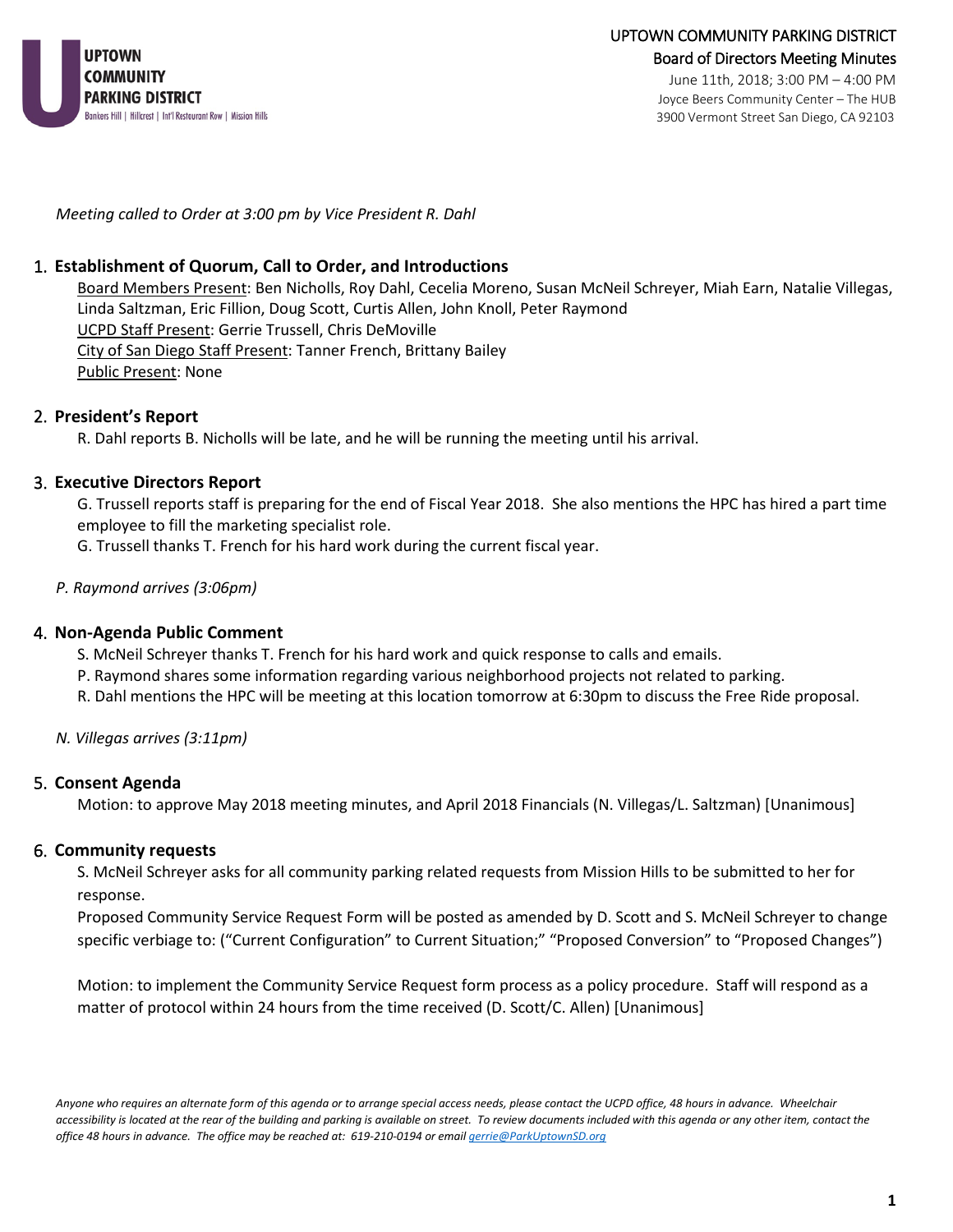

June 11th, 2018; 3:00 PM – 4:00 PM Joyce Beers Community Center – The HUB 3900 Vermont Street San Diego, CA 92103

*B. Nicholls arrives (3:19pm)*

*B. Nicholls takes over the meeting (3:20pm)*

#### 7. **Grant Writing for Normal Street Park**

Motion: to vote in support of SANDAG applying for a CALTRANS grant on behalf of Normal Street in Hillcrest, to implement specific pedestrian amenities along the planned park connected to the Normal Street bikeways (R. Dahl/D. Scott) [Unanimous]

B. Bailey expresses the nature of the proposed relationship between the City, UCPD, and SANDAG. She notes SANDAG staff will not field direct advisement from UCPD board members but will fully participate in community planning meetings. She also confirms a clear Memorandum of Understanding regarding how SANDAG staff interacts with UCPD will be needed and developed moving forward.

Motion: to fund KTUA up to \$9999.00 for grant writing services other services related to Hillcrest/Mission Hills (B. Nicholls/C. Moreno) [Unanimous] (I want to keep this as an open option for MH since there may be other grants than Cal trans it was the intent)

T. French notes Mike Singleton of KTUA has been in contact with city wide Grant Coordinator.

#### 8. **Executive Committee Report**

B. Nicholls shares the process the Executive Committee developed for the first performance review for G. Trussell.

R. Dahl believes this review went very well.

S. McNeil Schreyer mentions there was general agreement between G. Trussell and the Executive Committee regarding her first annual performance review.

G. Trussell notes this was a very helpful and well thought out process. She would like to initiate a compensation review as well.

### 9. **Committee Project Updates**

C. DeMoville reviews Phase I of the parking conversions planned for Bankers Hill. He notes, the 12 blocks planned for conversion passed the community review deadline on April 7th, 2018. These conversions will add 100 new parking spaces to Bankers Hill.

T. French notes the work orders for these conversions have been drafted and these spaces should be implemented within the next 45 days.

C. DeMoville also reviews the next phase of this project, which will potentially add 41 new parking spaces directly adjacent to the SANDAG Uptown Bikeways along 4th & 5th Avenues. City staff is currently reviewing the diagrams developed by SANDAG and outreach language.

G. Trussell notes Hillcrest will be expanding and rebranding the Hillcrest Lunch Loop as the Hillcrest Shuttle. She also reports Hillcrest will have a new staff person starting this month who will be focused on marketing and social media. She also relays that the Hillcrest Wayfinding Signage will be red and feature the Hillcrest logo.

G. Trussell reports she will be meeting with S. Stockley in International Restaurant Row to discuss signs and colors for the Wayfinding project in that community.

*Anyone who requires an alternate form of this agenda or to arrange special access needs, please contact the UCPD office, 48 hours in advance. Wheelchair accessibility is located at the rear of the building and parking is available on street. To review documents included with this agenda or any other item, contact the office 48 hours in advance. The office may be reached at: 619-210-0194 or emai[l gerrie@ParkUptownSD.org](mailto:gerrie@ParkUptownSD.org)*